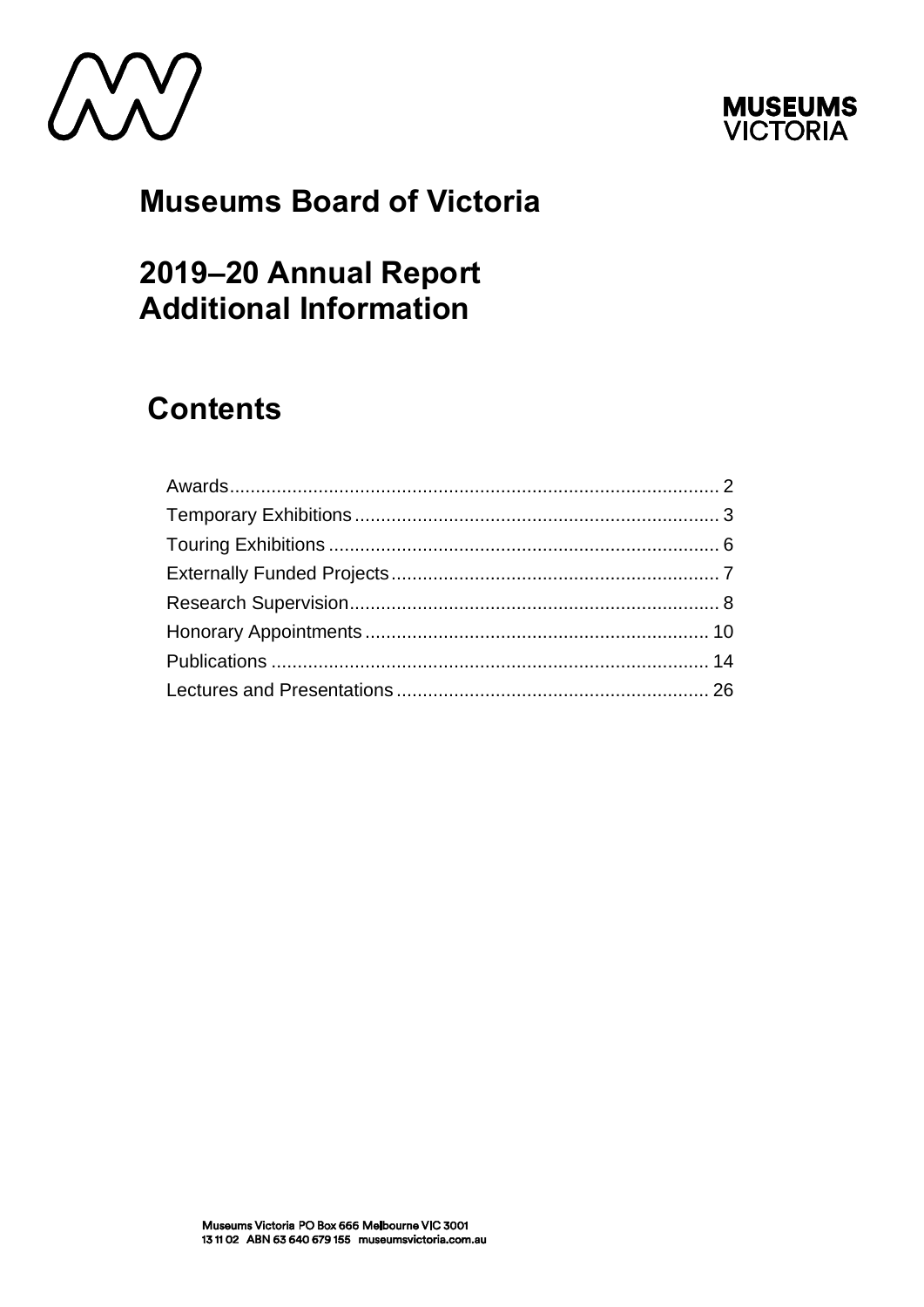# <span id="page-1-0"></span>**Awards**

#### **2019 Australian Graphic Design Awards**

Distinction, Exhibition Design for *Gut Feelings*

#### **2019 Australian Graphic Design Awards**

Finalist, Wayfinding, Signage and Environmental Graphics for *Gut Feelings*

#### **2019 RACV Victorian Tourism Awards**

Winner, Qantas Aboriginal and Torres Strait Islander Tourism Award for Bunjilaka Aboriginal Cultural Centre.

#### **2019 Victorian Premier's Design Awards**

Finalist, Communication Design for *Gut Feelings*

#### **2020 Australian Interior Design Awards**

Shortlisted, Installation Design, 2020 for *Gut Feelings*

#### **2020 EdTech Awards**

Finalist in two categories, Video Based Learning Solution and Product or Service Setting a Trend for Road to Zero

#### **2020 Melbourne Design Awards**

Winner, Gold Award for Pop-Ups, Display, Exhibit and Set Design for Road to Zero

#### **2020 Time In Awards**

Winner, Are We There Yet Award for Favourite Online Content for Kids for *Museum at Home*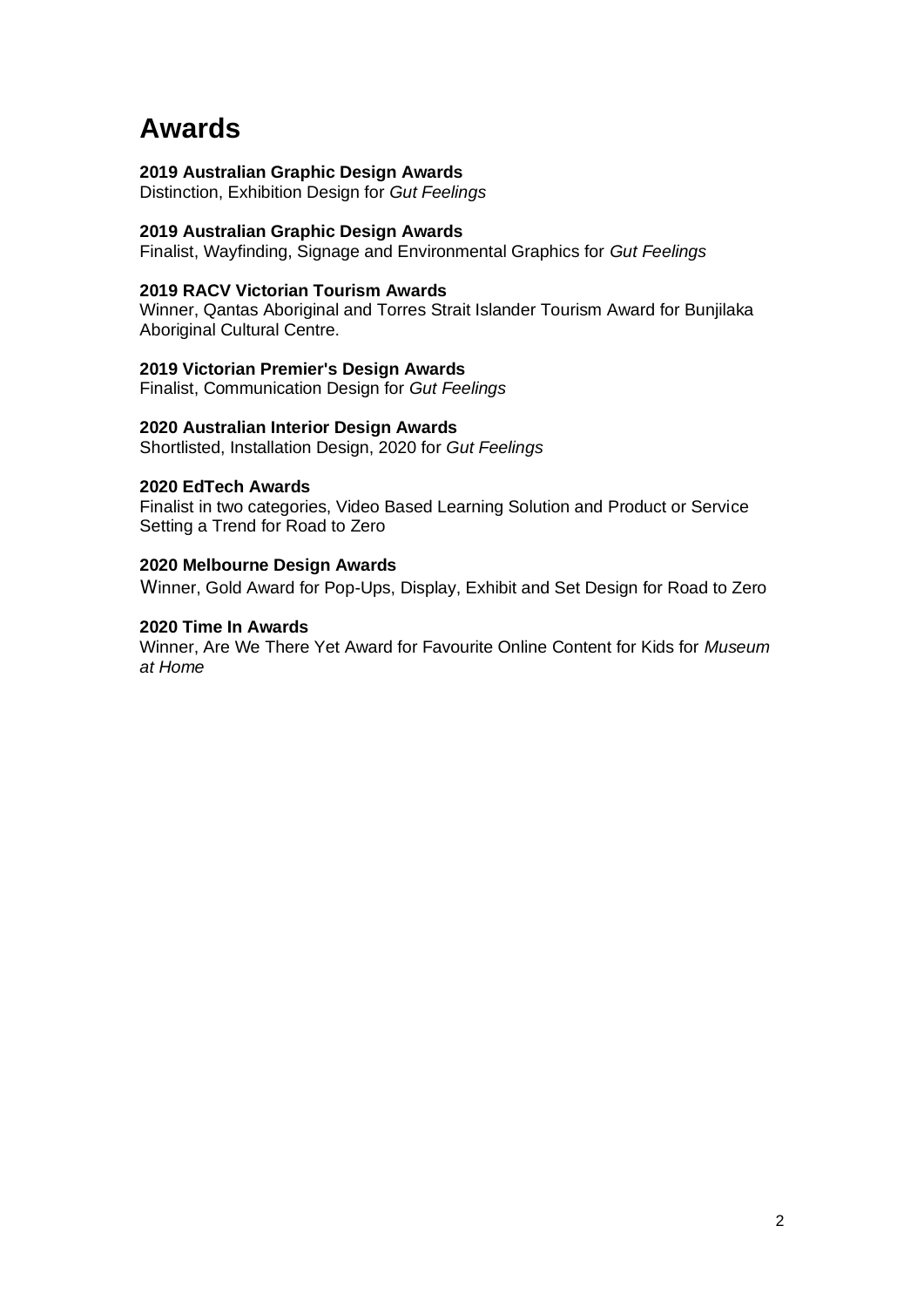# <span id="page-2-0"></span>**Temporary Exhibitions**

| Location         | <b>Exhibition</b>                                | <b>Dates</b>                              | <b>Description</b>                                                                                                                                                                                                                                                                                                                                                                                                                                                                                                                                          |
|------------------|--------------------------------------------------|-------------------------------------------|-------------------------------------------------------------------------------------------------------------------------------------------------------------------------------------------------------------------------------------------------------------------------------------------------------------------------------------------------------------------------------------------------------------------------------------------------------------------------------------------------------------------------------------------------------------|
| <b>Bunjilaka</b> | Midawarr:<br>Harvest                             | 4 April to 19<br><b>July 2019</b>         | A collaboration between artists Mulkun<br>Wirrpanda and John Wolseley, Midawarr:<br>Harvest explored the plants of the Dhubi-<br>Djapu lands of East Arnhem Land. Mulkun<br>Wirrpanda and John Wolseley met every<br>Midawarr ('harvest' in the Yolnu matha<br>language) for five years to research and<br>document the useful and delicious plants<br>that, for centuries, have sustained<br>communities in this unique part of the<br>continent. Midawarr inspired us to think<br>about the way we use, connect, value and<br>understand our environment. |
| <b>Bunjilaka</b> | <b>River of</b><br>Language                      | 28 June to 13<br>October 2019             | As part of 2019 NAIDOC week<br>celebrations, River of Language<br>celebrated the role of language and how it<br>embodies all that we know and do. The<br>exhibition was developed in collaboration<br>with the Victorian Aboriginal Corporation<br>for Language and explores Victoria's<br>Living Aboriginal Knowledge Systems.<br>Through sound and images, visitors<br>encountered and experienced the<br>vibrancy of our living languages.                                                                                                               |
| <b>Bunjilaka</b> | Manggan –<br>gather,<br>gathers,<br>gathering    | 16 August<br>2019 to 26<br>January 2020   | The first national touring exhibition of<br>contemporary works by award-winning<br>artists from Far North<br>Queensland's Girringun Aboriginal Arts<br>Centre. This exhibition provides a unique<br>opportunity for Melbourne audiences to<br>engage with the distinctive Aboriginal<br>rainforest art traditions and culture of the<br>Girringun region.                                                                                                                                                                                                   |
| <b>Bunjilaka</b> | <b>Two Strong</b><br><b>Sisters</b><br>Connected | 22 February<br>2020 to 31<br>January 2021 | Featuring over 38 works on display from<br>celebrated Victorian Elders and artists<br>Aunty Eileen Harrison and Aunty Rochelle<br>Patten. Two Strong Sisters Connected is a<br>journey through the stories of the artists,<br>sharing matriarchal cultural knowledge,<br>passed down from mothers and<br>grandmothers for thousands of<br>generations.                                                                                                                                                                                                      |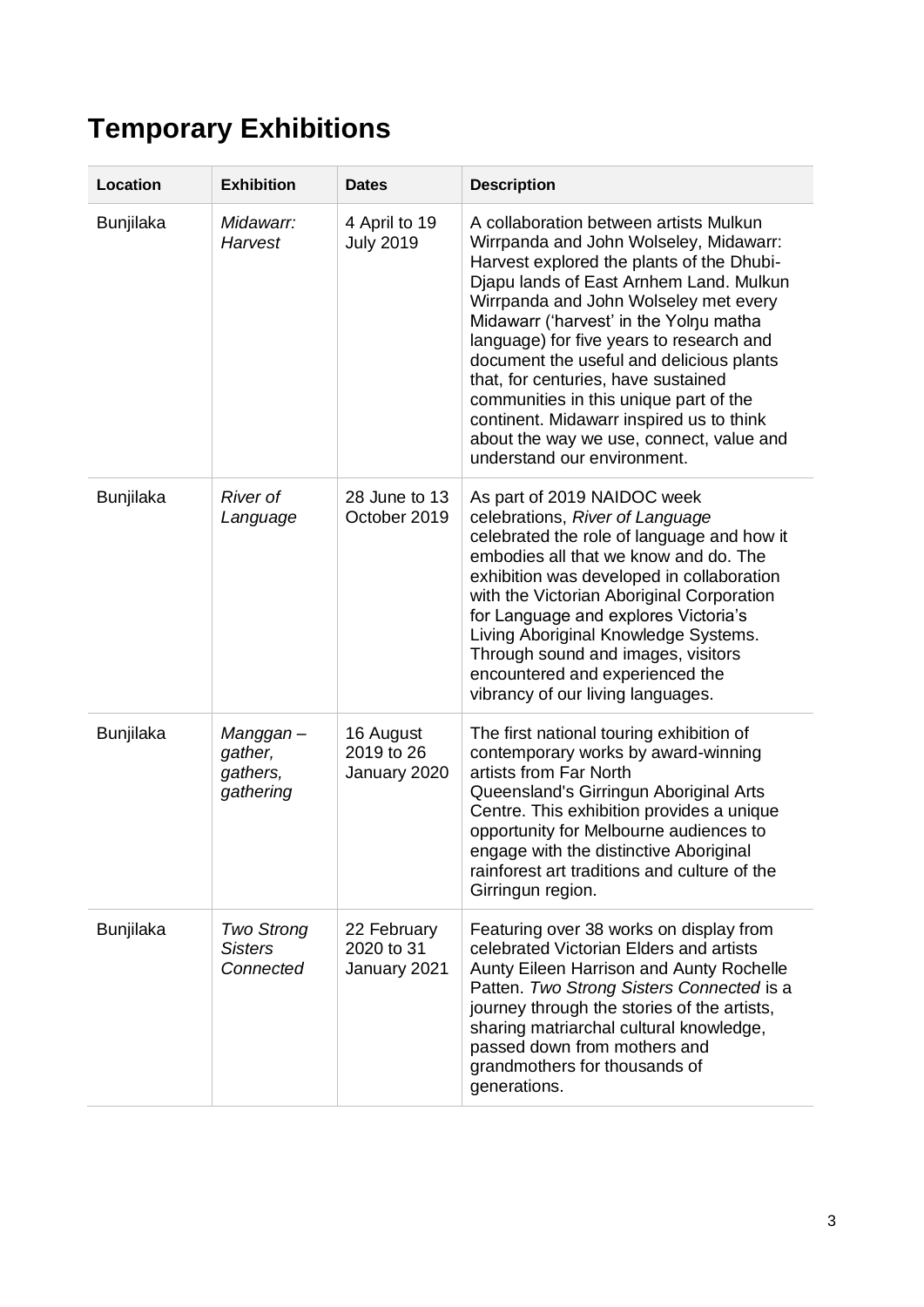| Location            | <b>Exhibition</b>                            | <b>Dates</b>                                 | <b>Description</b>                                                                                                                                                                                                                                                                                                                                                                                                                                                                                                      |
|---------------------|----------------------------------------------|----------------------------------------------|-------------------------------------------------------------------------------------------------------------------------------------------------------------------------------------------------------------------------------------------------------------------------------------------------------------------------------------------------------------------------------------------------------------------------------------------------------------------------------------------------------------------------|
| Melbourne<br>Museum | <b>Top Designs</b><br>2019                   | 30 March to<br>14 July 2019                  | Celebrating the innovation and creative<br>problem-solving of Victoria's youngest<br>designers, Top Designs 2019 showcased<br>the works of outstanding VCE and VET<br>design students, with content spanning<br>the breadth of furniture, fashion, graphic<br>and product design, set, prop and<br>costume design, film, print, photography,<br>animation, mechanical, electronic and web<br>design.                                                                                                                    |
| Melbourne<br>Museum | Revolutions:<br>Records and<br><b>Rebels</b> | 26 April to 6<br>October 2019                | The late 1960s were a moment when<br>youth culture drove optimism and<br>idealism, motivating people to come<br>together and question the establishment<br>across every area of society. Revolutions<br>explored this significant cultural shift using<br>film, music and objects to consider the<br>seismic changes of the 1960s and the<br>impact the period had one the way we live<br>today.<br>Developed by the Victoria and Albert<br>Museum, Revolutions toured exclusively<br>in Australia to Melbourne Museum. |
| Melbourne<br>Museum | Mini Mega<br>Model<br><b>Museum</b>          | 7 December<br>2019 to 11<br><b>July 2021</b> | Exploring why humans are fascinated with<br>the world of miniaturised objects both big<br>and small. This exhibition features over<br>300 models from the museum's own<br>collection, with some dating back to the<br>museums founding from 1854.                                                                                                                                                                                                                                                                       |
| Melbourne<br>Museum | <b>Top Designs</b><br>2020                   | 20 March<br>2020 to 31<br>January 2021       | Top Designs 2020 showcases some of the<br>brightest VCE and VCE VET students<br>from across Victoria. This exhibition<br>features 88 works which offer a glimpse<br>into the future of Australian design. Due to<br>the impacts of coronavirus (COVID-19)<br>and our museums closure, Top Designs<br>2020 was taken online where visitors can<br>take a virtual tour of the exhibition, watch<br>interviews with the exhibitors and view the<br>works up close.                                                         |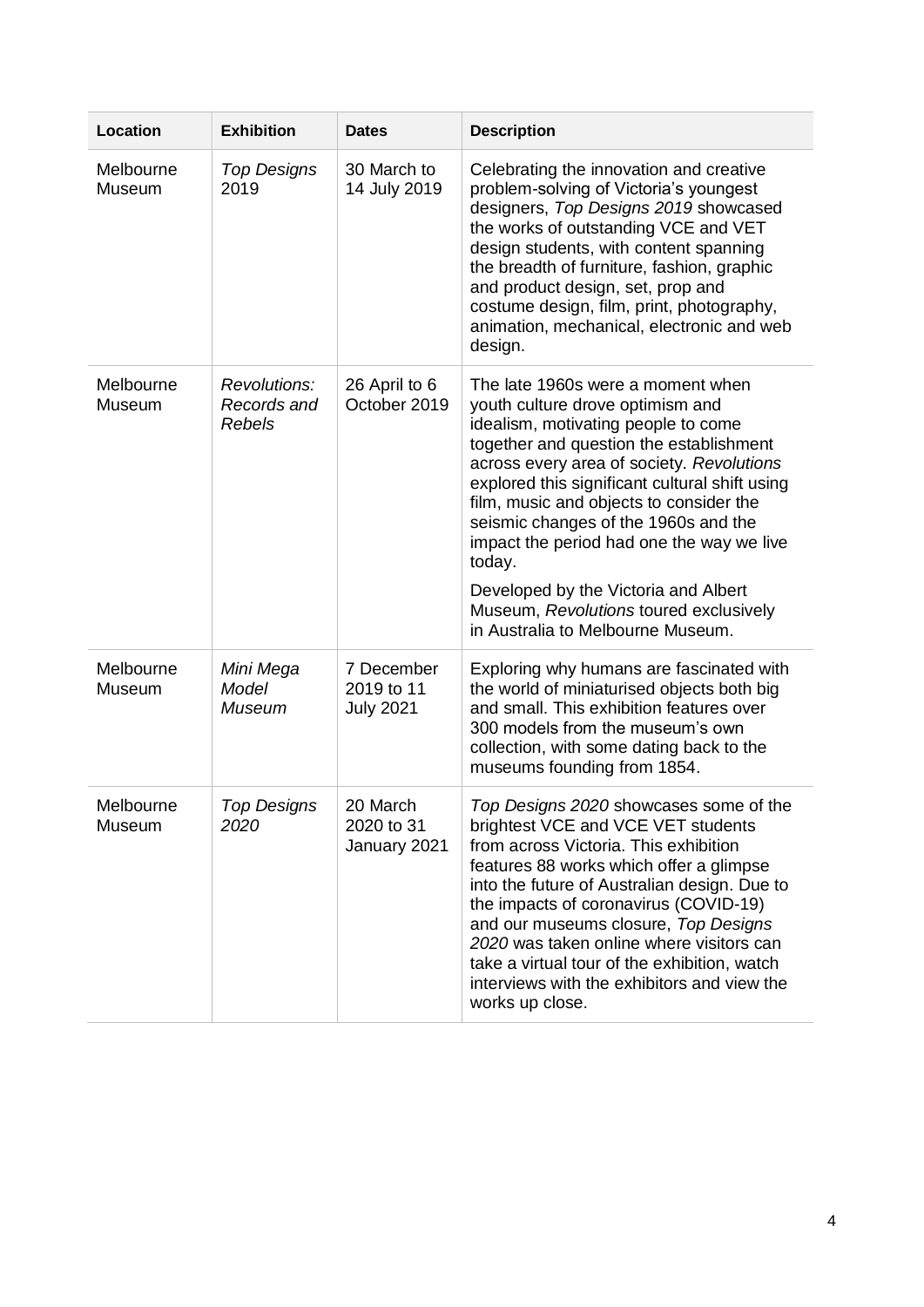| Location              | <b>Exhibition</b>                                                                                                         | <b>Dates</b>                                  | <b>Description</b>                                                                                                                                                                                                                                                                                                                                                                   |
|-----------------------|---------------------------------------------------------------------------------------------------------------------------|-----------------------------------------------|--------------------------------------------------------------------------------------------------------------------------------------------------------------------------------------------------------------------------------------------------------------------------------------------------------------------------------------------------------------------------------------|
| Immigration<br>Museum | Our Bodies,<br>Our Voices,<br><b>Our Marks</b><br>Exhibition<br>Series:<br>Documenting<br>the Body:<br>Curated by<br>Miso | 24 May to 6<br>October 2019                   | An exploration of self-expression and<br>cultural connection through tattooing,<br>featuring contemporary artists chosen by<br>Stanislava Punchuk. Documenting the<br>Body considered the stories our bodies tell<br>and presented local and contemporary<br>perspectives on tattooing as it intersects<br>with themes of immigration, journeys, the<br>body, heritage and identity. |
| Immigration<br>Museum | Our Bodies,<br>Our Voices,<br><b>Our Marks</b><br>Exhibition<br>Series: Tatau:<br>Marks of<br>Polynesia                   | 24 May to 6<br>October 2019                   | Tatau showcased the work of traditional<br>Tatau masters alongside that of younger<br>practitioners and artists who are adopting<br>Tatau motifs and styles for new media and<br>art forms. Tatau are significant in Samoan<br>culture and help Samoans and other<br>Polynesians living abroad stay close to<br>their identity and heritage.                                         |
| Immigration<br>Museum | Our Bodies.<br>Our Voices,<br><b>Our Marks</b><br>Exhibition<br>Series:<br>Perseverance                                   | 24 May 2019<br>to 2 February<br>2020          | An exploration of the artistry of traditional<br>Japanese tattoos as well as their history<br>and influence on modern tattoo practices.<br>While tattooing is largely seen as an<br>underground activity in Japan, it has<br>persevered and is now internationally<br>renowned for its artistry, lineage, historic<br>symbolism and the skill of its practitioners.                  |
| <b>Scienceworks</b>   | 2019 David<br>Malin Awards:<br><b>Winning Sky</b><br>Photos                                                               | May to July<br>2019                           | Display of spectacular, award-winning<br>photographs of the night sky from the last<br>24 months as judged by world-renowned<br>astrophotographer Dr David Malin.                                                                                                                                                                                                                    |
| <b>Scienceworks</b>   | <b>STEM</b><br>Videogame<br>Arcade                                                                                        | 1 October<br>2019 to 2<br>February<br>2020    | This exhibition showcased the winners of<br>the Australian STEM Video Game<br>Challenge. Each game was designed and<br>produced by students from year 5 through<br>to year 12 and were accessible for the<br>museums visitors to play and engage with.                                                                                                                               |
| Scienceworks          | Air<br>Playground                                                                                                         | 14 December<br>2019 to 28<br>February<br>2021 | Air Playground is designed for primary<br>aged students to explore and breakdown<br>the complex nature of air. Using various<br>interactive hands on displays that use<br>STEM skills to challenge children to think<br>about what exactly air is and what it can<br>do.                                                                                                             |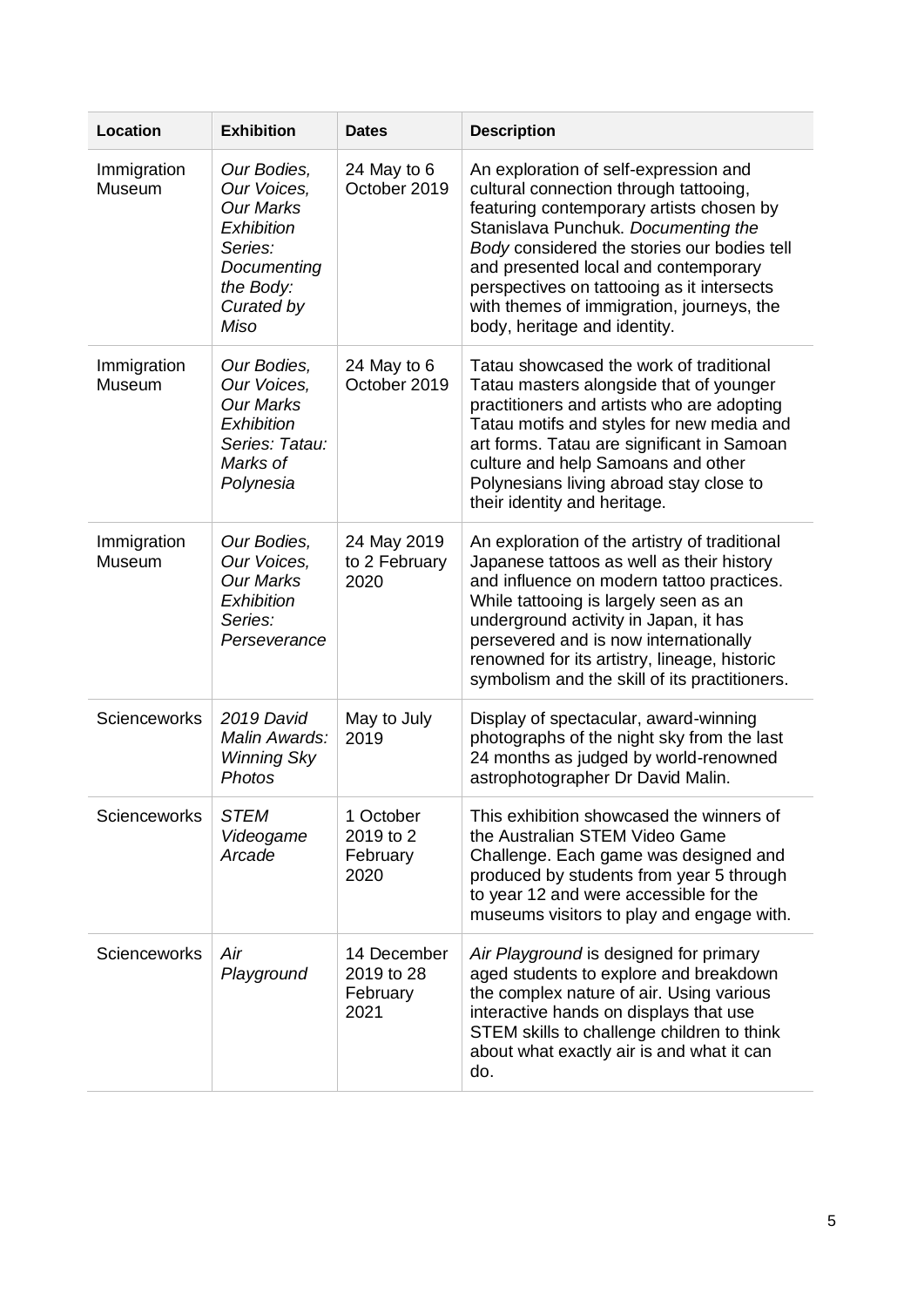# <span id="page-5-0"></span>**Touring Exhibitions**

| Location                         | <b>Exhibition</b>                                                    | <b>Dates</b>                          | <b>Description</b>                                                                                                                                                                                                                                                                                   |
|----------------------------------|----------------------------------------------------------------------|---------------------------------------|------------------------------------------------------------------------------------------------------------------------------------------------------------------------------------------------------------------------------------------------------------------------------------------------------|
| Migration<br>Museum,<br>Adelaide | <b>British</b><br>Migrants:<br><i><b>Instant</b></i><br>Australians? | 22 February to<br>22 November<br>2020 | Developed by Museums Victoria and<br>currently on display at the Migration<br>Museum, Adelaide, British Migrants: Instant<br>Australians? examines the post-war boom<br>migration of nearly 1.5 million Britons using<br>digital animation to tell the stories and<br>experiences of these migrants. |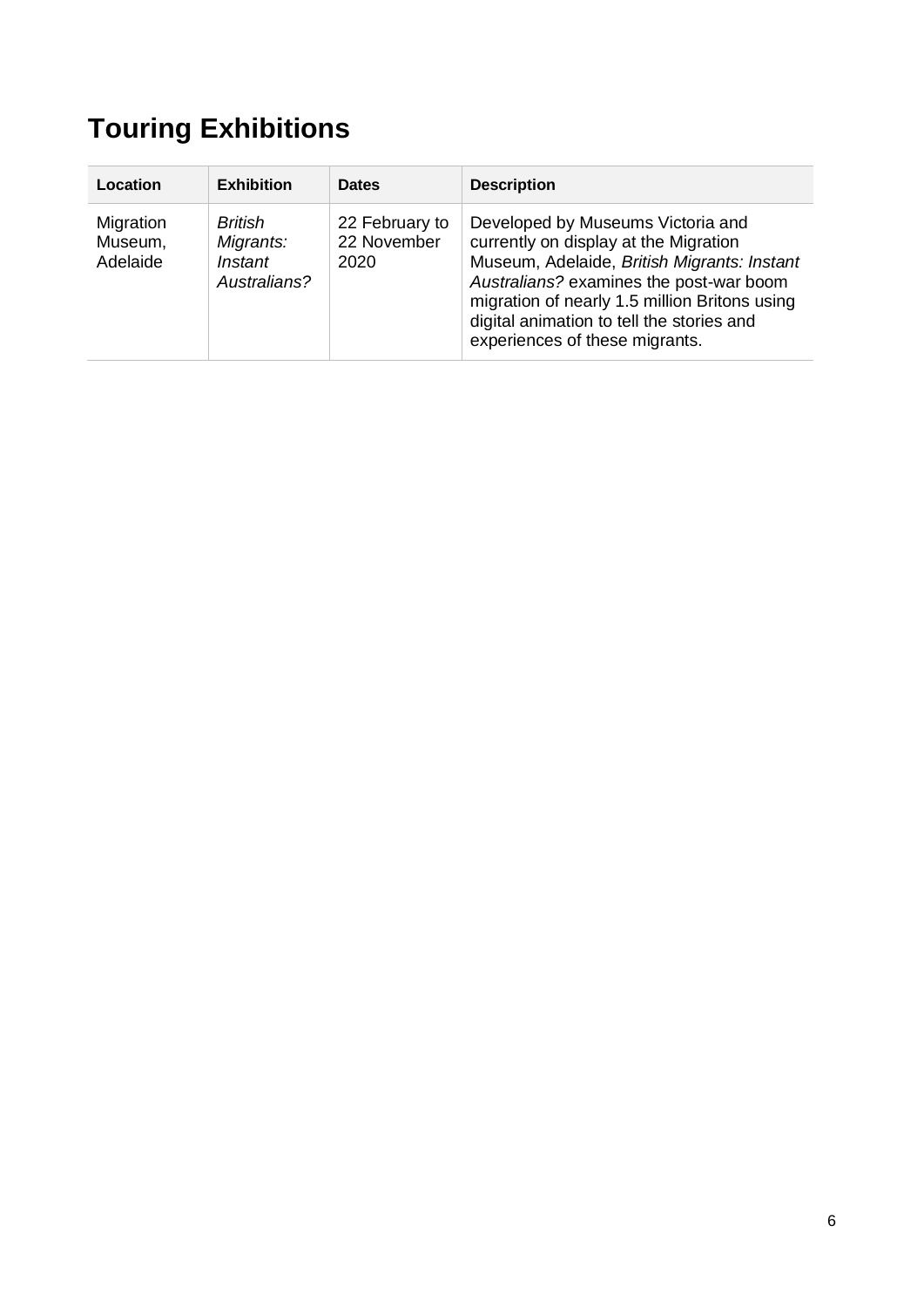# <span id="page-6-0"></span>**Externally Funded Projects**

**The following projects received external funding and commenced during the year under review.**

Australian Government (Australia Council of the Arts) International Arts Strategy Outcomes Fund: to support development of the *To Draw Water* exhibition (in partnership with Winnipeg Art Gallery in Canada and Pataka Museum+Gallery in New Zealand).

Australian Government (Australian Trade and Investment Commission) Supporting Australia's Exhibiting Zoos and Aquariums program: to assist with animal welfare activities during the period of coronavirus (COVID-19) restrictions.

Australian Government (Department of Agriculture, Water and the Environment) Parks Australia and Director of National Parks: support a Bush Blitz (a partnership project between the Australian Government, BHP and Earthwatch Australia) in the Little Desert, north-western Victoria, October to November 2019.

Australian Government (Department of Communications and the Arts) Indigenous Repatriation Program: support through the 2019–20 Museum Grants to support repatriation of Ancestral Remains and Secret Sacred Objects.

E.W. Cole Foundation: for the project "Enriching the Legacy of E.W. Cole with Museums Victoria".

The Ian Potter Foundation: for the project "Impacts of fire on reptiles and invertebrates in the Little Desert: developing evidence-based management strategies".

Private donors – Lost World of Bayside Fossils project: donations to fund-raising campaign organised by Museums Victoria with the support of the Sandringham Foreshore Association and Bayside City Council, to support studies at a significant urban fossil site in Melbourne's bayside suburbs.

Southern Alpine Resort Management Board (trading as Lake Mountain Alpine Resort): for the project "Bioacoustic Monitoring at Lake Mountain Alpine Resort".

Dr Will Twycross: continued support for the development of the John Twycross 1880 Melbourne International Exhibition Collection, and the Royal Exhibition Building Protection and Promotion Project.

Victorian Government (Department of Environment, Land, Water and Planning): for the project "Implementing Biodiversity On-ground Action, Icon Species – Plains-wanderer project 2019–20".

Victorian Government (Department of Environment, Land, Water and Planning): for the project "Biodiversity knowledge project: Invertebrate data gathering and digital translation of specimen collection".

Victorian Government (Department of Premier and Cabinet – Veterans Branch): for the exhibition project, "RAAF in the Royal Exhibition Building: Voices of Veterans Stationed in the Royal Exhibition Building in World War Two".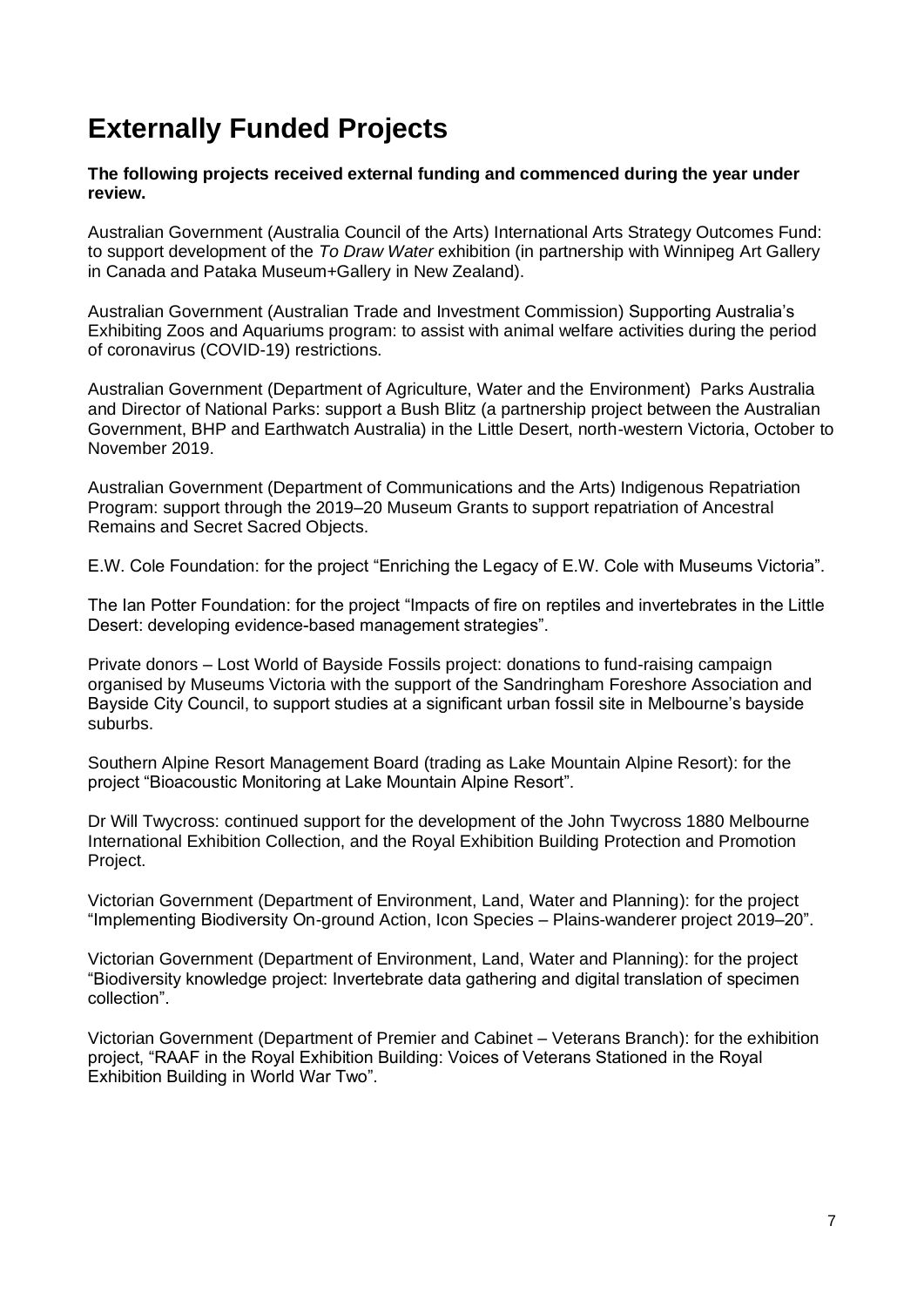## <span id="page-7-0"></span>**Research Supervision**

Blunden, Rafael: MSc, School of BioSciences, University of Melbourne Supervisors: **Kevin Rowe**, Andrew Pask Project: Using long scaffold genomes to explore amylase gene duplications of two species in the murine tribe Hydromyini.

Camilleri, Tamara: PhD, Deakin University (Burwood Campus) Supervisors: **David Holloway**, Mark Warne, Guang Shi Elizabeth Weldon Project: Mid-Palaeozoic Ostracoda of Victoria.

Clark, Rebecca Louise: PhD, Monash University Supervisors: **Deborah Tout-Smith**, Tom Chandler, Carla Pascoe Project: The Mother Archive: re-imagining motherhood.

Cottle, Rachael: PhD, Deakin University Supervisors: **Deborah Tout-Smith***,* **Matthew Churchward**, Steven Cooke, Bart Ziino Project: The role of women in the Victorian Railways.

Dong, Caroline: PhD, University of Melbourne Supervisors: **Adnan Moussalli**, Devi Stuart-Fox Project: Speciation and secondary contact in a colourful agamid, *Ctenophorus decresii*.

Gan, Lena: PhD, University of Melbourne Supervisors: **Richard Gillespie**, Dianne Mulcahy Project: Cultural Encounters of the Third Age: understanding the lived experience of cultural engagement for older museum visitors.

Gay, Catherine: PhD, University of Melbourne Supervisors: **Deborah Tout-Smith**, Andrew May, Carla Pascoe Project: "All life and usefulness": Girls in nineteenth-century Victoria.

Grubb, Joshua: PhD, La Trobe University Supervisors: **Richard Marchant**, Heloise Gibb, Nick Murphy Project: Litter invertebrates in forests recovering from bushfire.

Missen, Owen: PhD, Monash University Supervisors: **Stuart Mills**, Joël Brugger Project: Geochemistry and microbiology of silver tellurides.

Naidoo, Thirunesha (Nesha): PhD, University of Melbourne Supervisors: **Richard Gillespie**, Julie Willis Project: The form, formation and transformation of Melbourne's designed public spaces, 1850-  $2000$ 

Parker, William: PhD, Monash University Supervisors: **Erich Fitzgerald**, Alistair Evans, Justin Adams Project: Unlocking the palaeobiology of Australia's extinct megafaunal marsupials.

Perry, Sam: PhD, University of Notre Dame Supervisors: **Stuart Mills**, Peter Burns Project: Using hydrotalcites to clean uranium from wastewater.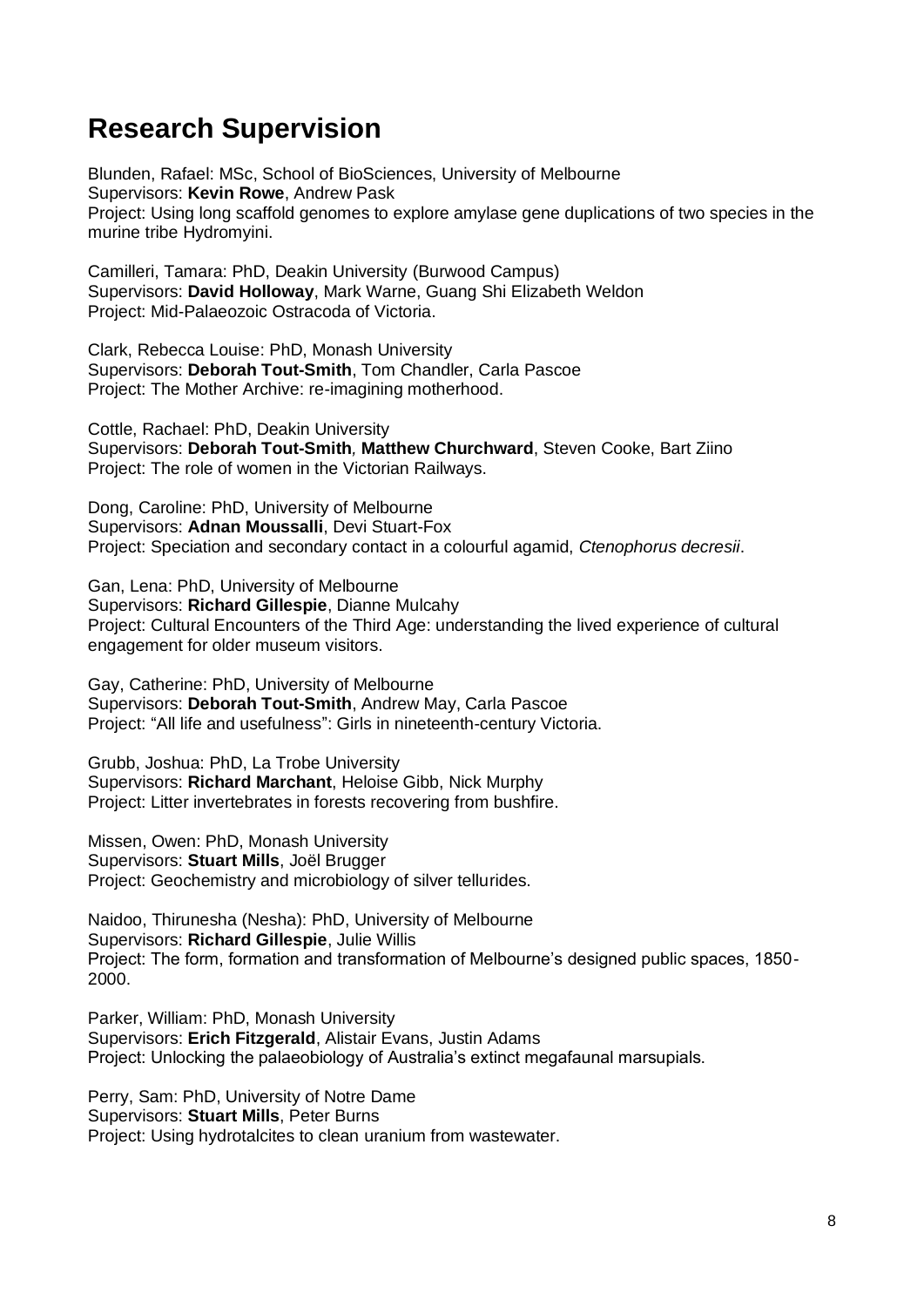Ramm, Till: PhD, joint enrolment at the University of Melbourne and Humboldt-Universität zu Berlin, Germany

Supervisors: **Jane Melville***,* **Christy Hipsley**, Johannes Müller

Project: Shifts in lizard communities through time along the east coast of Australia with particular interest in dragon lizards.

Richards, Hazel: PhD, Monash University Supervisors: **Erich Fitzgerald**, Alistair Evans, Justin Adams Project: Peculiar *Palorchestes*: Describing, reconstructing and analysing the limb anatomy of *Palorchestes azael*.

Rule, James: PhD, Monash University Supervisors: **Erich Fitzgerald**, Justin Adams, Alistair Evans Project: Phylogeny and biogeography of austral seals in the family Phocidae.

Ustundag, Nell: PhD, University of Melbourne Supervisors: **Moya McFadzean**, Andrew Jamieson, Sara Wills Project: Cross-cultural encounters: Pacific exhibitions and the making of meanings.

Whitelaw, Brooke: PhD, James Cook University Supervisors: **Julian Finn**, Jan Strugnell Project: The evolution of venom in the blue-ringed octopus *Hapalochlaena* species complex.

Wong, Shu (Sharon): PhD, University of Melbourne Supervisors: **Alice Cannon**, Petronella Nel Project: A framework for managing malignant plastics in museum collections.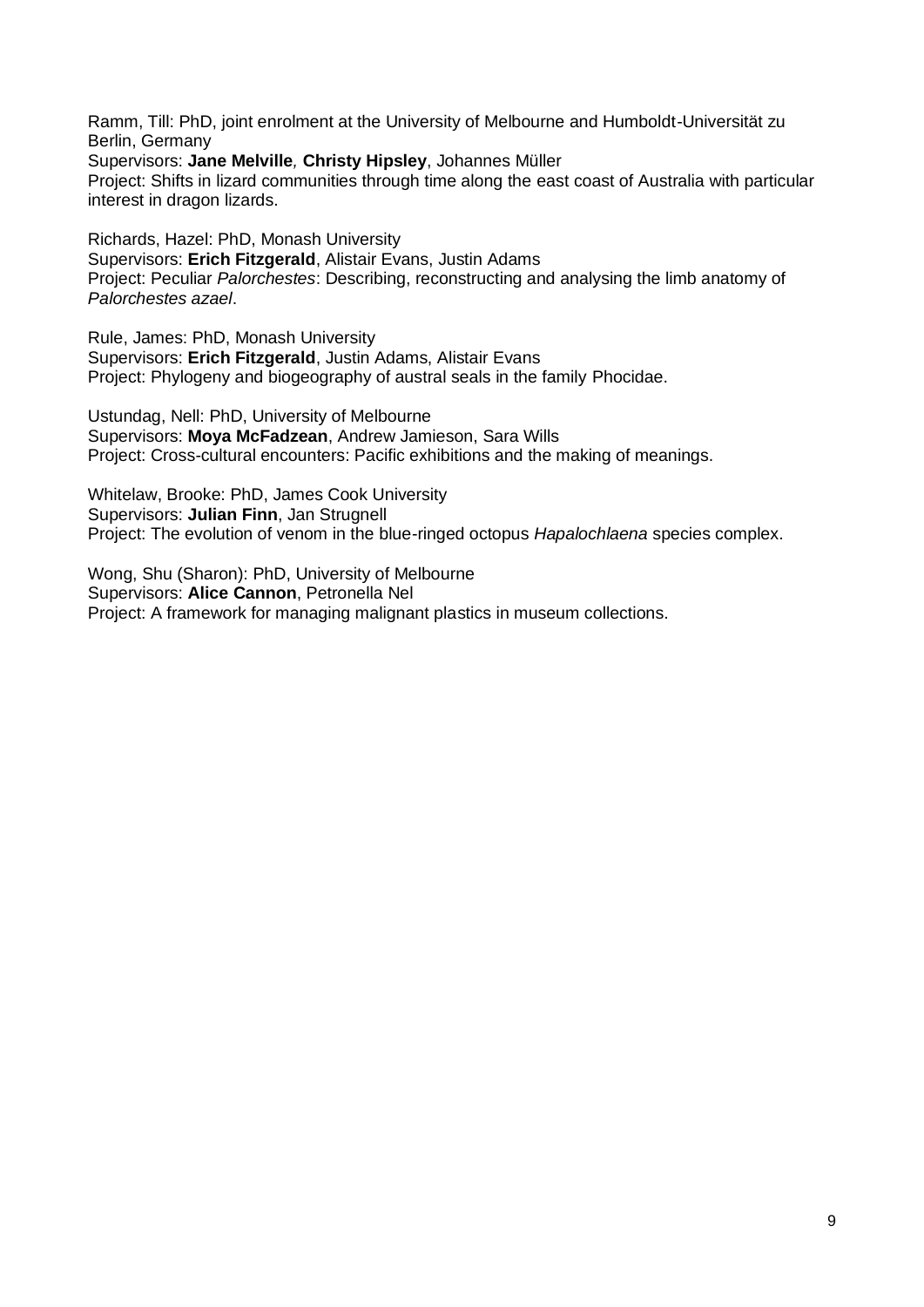# <span id="page-9-0"></span>**Honorary Appointments**

### **Honorary Life Fellows**

Granted to individuals of high academic distinction or public standing, considered to have made a significant contribution to the intellectual standing or other significant development of Museum Victoria.

Emeritus Professor Daine Alcorn Professor Rufus Black Professor Margaret Cameron AM Professor Edwina Cornish AO Mr Jim Cousins AO Mr Graham Cunningham Mrs Amanda Derham Mr Bob Edwards AO Mr Jack Ellis Ms Sylvia Falzon Ms Jill Gallagher AO Professor Margaret Gardner AO Mr Terry Garwood Mr Colin Golvan AM QC Professor Jennifer Graves AO Dr J. Patrick Greene OBE Dr Robin Hirst PSM Mr Peter Hiscock AM Professor Rod Home AM Mr Steve Howard Dr Gael Jennings Professor Pookong Kee Professor Daryl Le Grew AC Ms Jenny Love Professor Janet McCalman AC Ms Tina McMeckan Dr Angus Martin Mr Harold Mitchell AC Mr Graham Morris Mrs Sarah Myer Ms Sheila O'Sullivan Emeritus Professor David Penington AC Mr Michael Perry Emeritus Professor Marian Quartly Mr Richard Searby AO QC Mr Ian Sinclair AC The Honourable Haddon Storey QC Mr Tim Sullivan Ms Annette Vickery Emeritus Professor James Warren Ms Deanne Weir Mr Bob Weis Mr Garry Woodard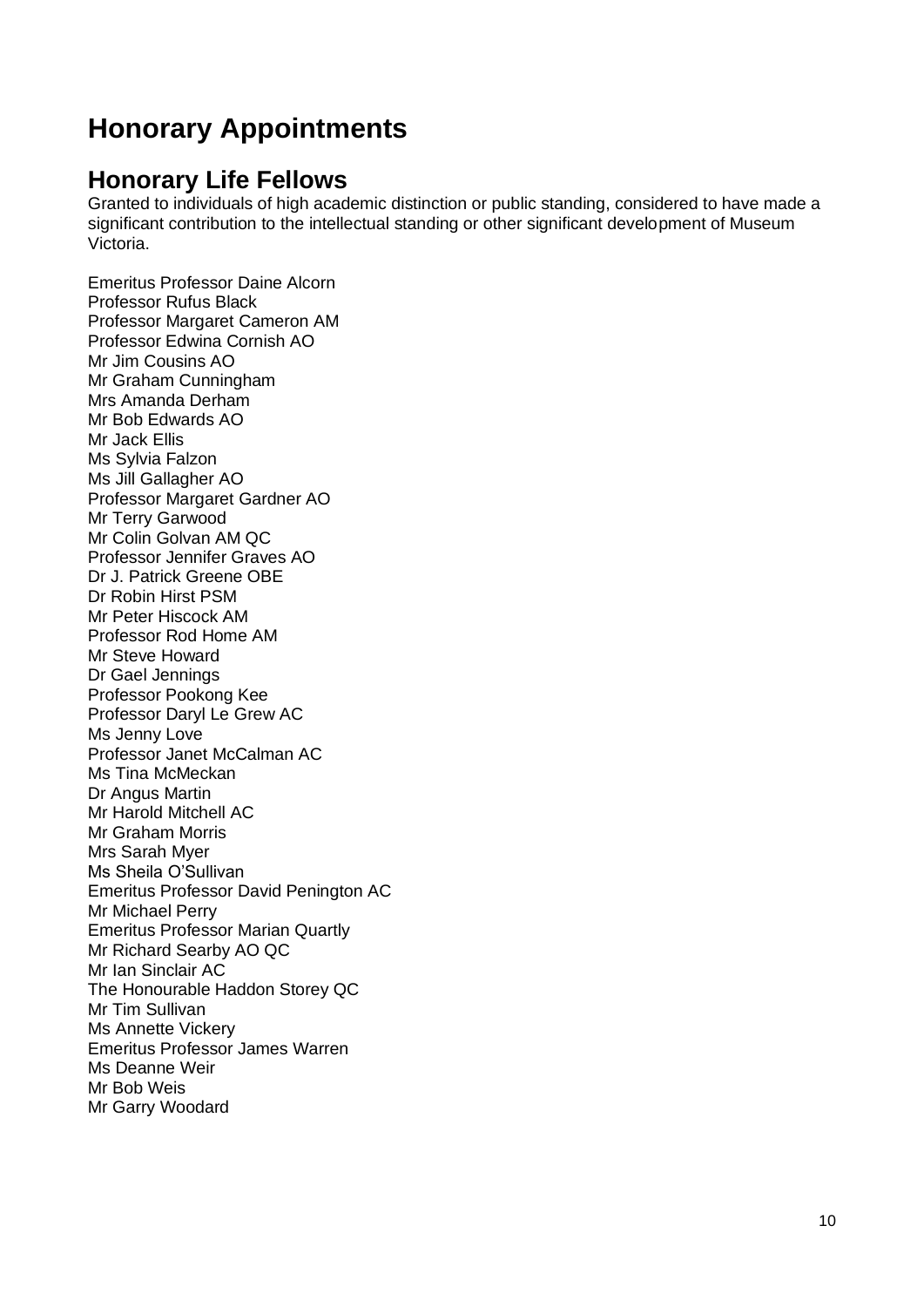### **Curators Emeritus**

Granted to curators who retire after having given distinguished service to Museum Victoria for a minimum of 10 years and have made a distinguished contribution in an appropriate curatorial or research field.

*First Peoples* Dr Ron Vanderwal

*Society and Technology* Mr John Sharples Dr Charlotte Smith Ms Elizabeth Willis

*Sciences* Dr William (Bill) Birch AM Ms Suzanne Boyd Dr Thomas Darragh Ms Joan Dixon Dr Chung-Cheng Lu Dr Mark Norman Dr Gary Poore

#### **Honorary Associates**

Granted to individuals who can be called upon to provide specialist professional advice and assistance to the Board, management or staff on an honorary basis.

*First Peoples* Ms Eileen Alberts Assoc. Prof. Harry Allen Dr Julie Andrews Prof. Henry Atkinson Ms Susan (Sana) Balai Prof. Catherine Bennett Mr Jim Berg Dr Anthony Birch Ms Carolyn Briggs AM Mr Robbie Bundle Dr Liz Conor Ms Vicki Couzens Dr David Dorward Assoc. Prof. Penelope Edmonds Dr Jason Gibson Dr Michael Green Mr Simon Greenwood Mr Mark Grist Dr Diane Hafner Dr Louise Hamby Ms Gail Harradine Ms Eileen Harrison Dr Colin Hope Mr Rob Hudson Mr Brendan Kennedy Ms Diane Kerr OAM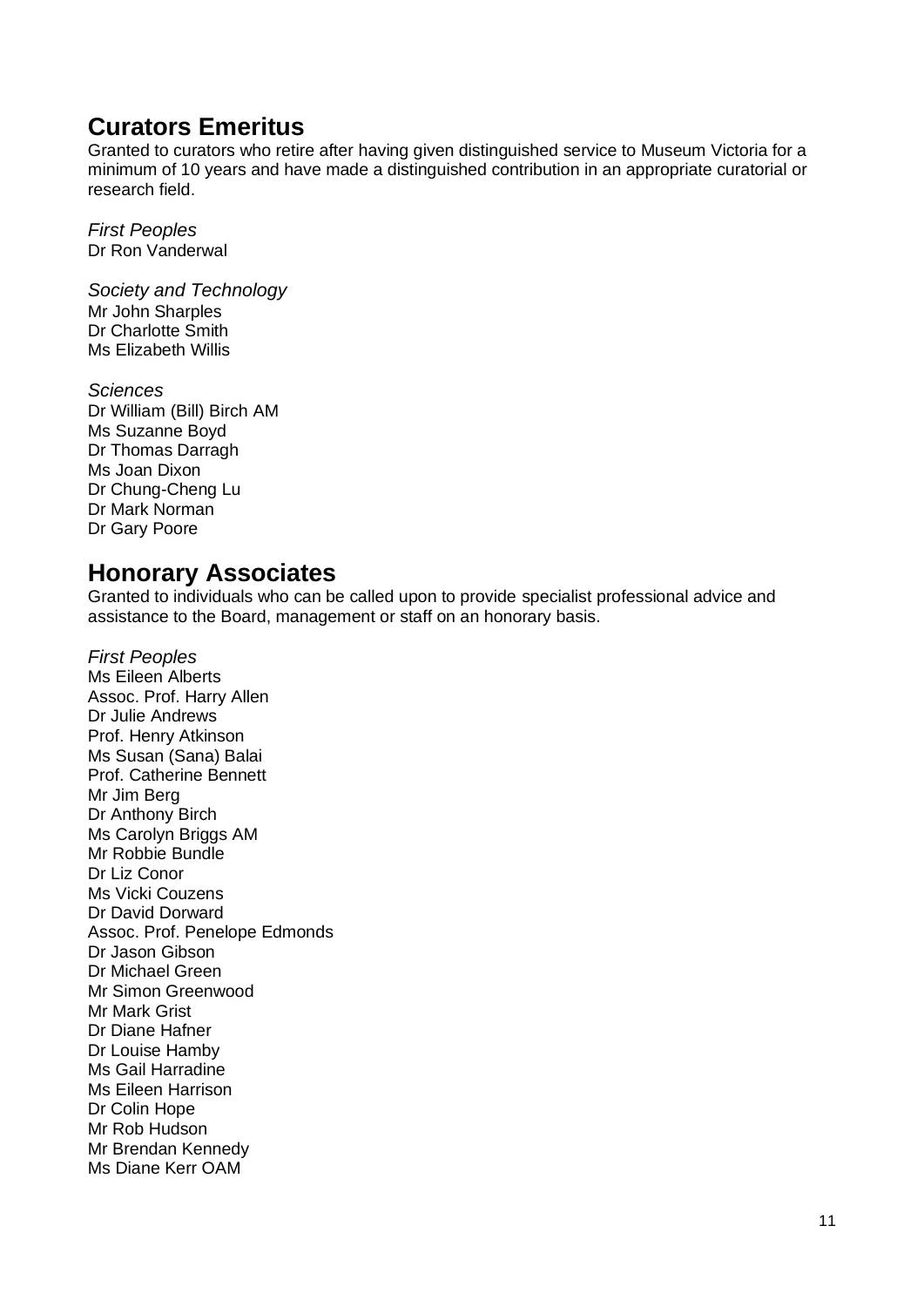Ms Esther Kirby OAM Prof. Marcia Langton AO Prof. Ian McNiven Dr Martha Macintyre Dr John Morton Mr Ricky Mullett Ms Justice Nelson Ms Rochelle Patten Mr Shaun Angeles Penangk e Prof. Nicolas Peterson Mr Rhys Richards Emeritus Prof. Bruce Rigsby Prof. Lynette Russell AM Mr Edward (Ted) Ryan Dr Leonn Satterthwait Dr Gaye Sculthorpe Ms Diana (Titta) Secombe Ms Sandra Smith Dr Nicola Stern Dr Robin Torrence Mr Larry Walsh *Society and Technology* Mr Maxwell Burnet Mr Eddie Butler -Bowdon Dr Sophie Couchman Prof. Joy Damousi Prof. Kate Darian -Smith Dr Gwenda Davey AM Emeritus Prof. Graeme Davison AO Ms Rhonda Diffey Dr June Factor Ms Rebecca Forgasz Dr Sarah Hayes Mr Geoffrey Holden Ms Alana Johnson Dr Marina Larsson Ms Ruth Leveson Ms Anna Lottkowitz Mr Euan McGillivray Ms Judy McKinty Ms Camila Marambio Dr Andrew May Dr Pete Minard Prof. Timothy Murray Dr Seamus O'Hanlon Dr Carla Pascoe

Dr John Pickard Dr Gary Presland Dr Emma Robertson Dr Jonathan Sweet Dr Benjamin Thomas Prof. Alistair Thomson Prof. Peter Thorne Dr Graham Willett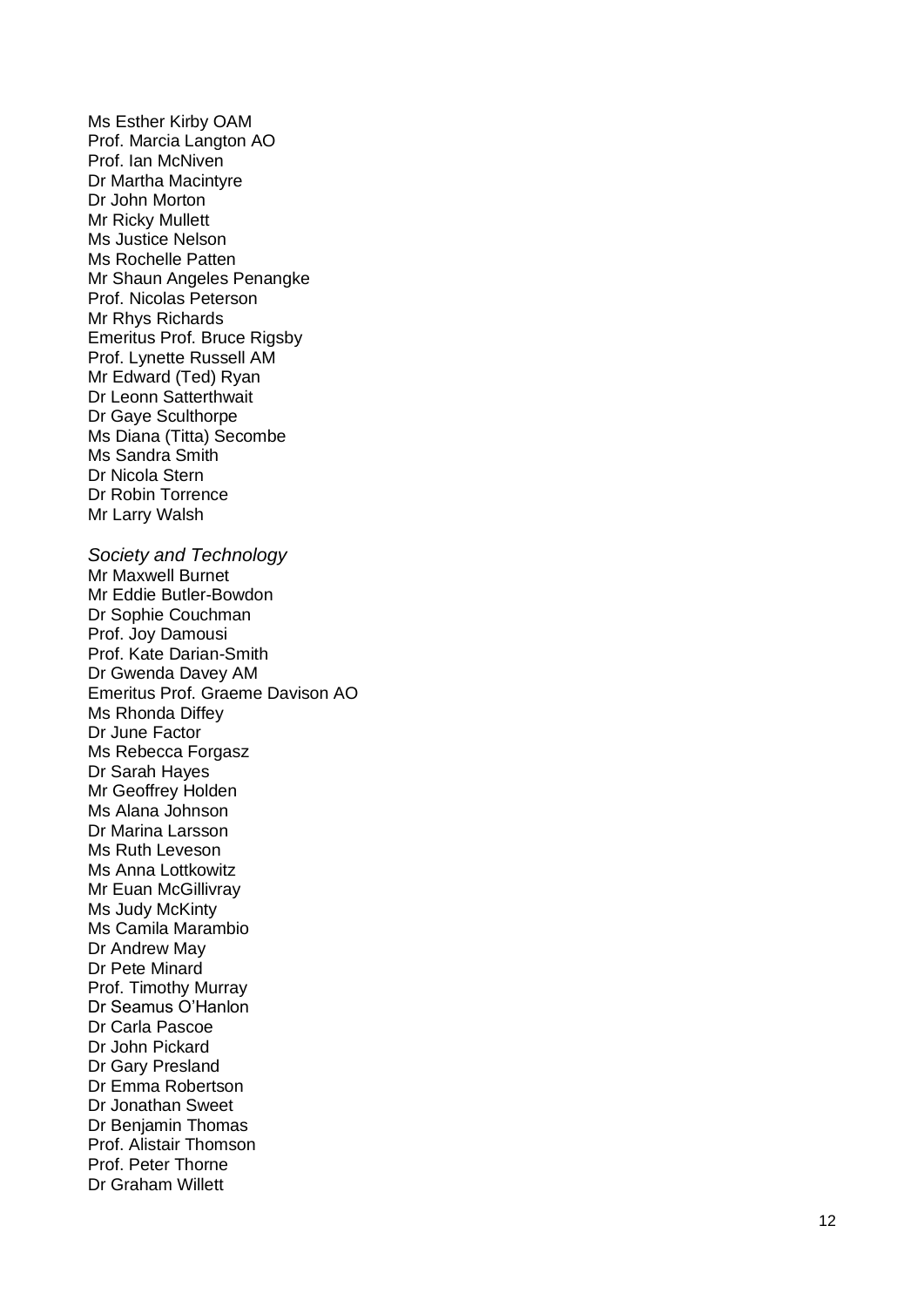Dr Sara Wills Prof. Andrea Witcomb *Sciences* Mr Ken Bell Mr Philip Bock OAM Mr Robert Burn OAM Mr James Cozens Dr Andrew Drinnan Assoc. Prof. Alistair Evans Dr Caroline Farrelly Dr Ross Field Prof. Tim Flannery Prof. Ewan Fordyce Mr Alan Henderson Dr Dean Hewish Ms Marilyn Hewish Dr Julian Hollis Mr Francis Holmes Mr John Kean Mr Rudie Kuiter Dr John Lewis Assoc. Prof. Murray Littlejohn Prof. John Long Prof. John Lovering Mr Peter Marriott Mr Peter Menkhorst PSM Mr John Neil Dr Gareth Nelson Dr Tim New Mr Ken Norris Mr P. Mark O'Loughlin Dr Robert Paddle Dr Richard Schodde OAM Mr David Staples Dr Roy Swain Mr Peter Swinkels Dr Anetta Szczykutowicz Emeritus Prof. John Talent Ms Elizabeth Thompson Mr Alfons VandenBerg Prof. Patricia Vickers -Rich AO Dr Jeanette Watson AM Dr Patricia Woolley AM

*Strategic Collection Management* Ms Michelle Berry Ms Donna Fothergill Dr Robert Waller

*Exhibitions and Audience Experiences Division* Assoc. Prof. Jonathan (Jonti) Horner Prof. David Malin AM Mr Luke Simpkin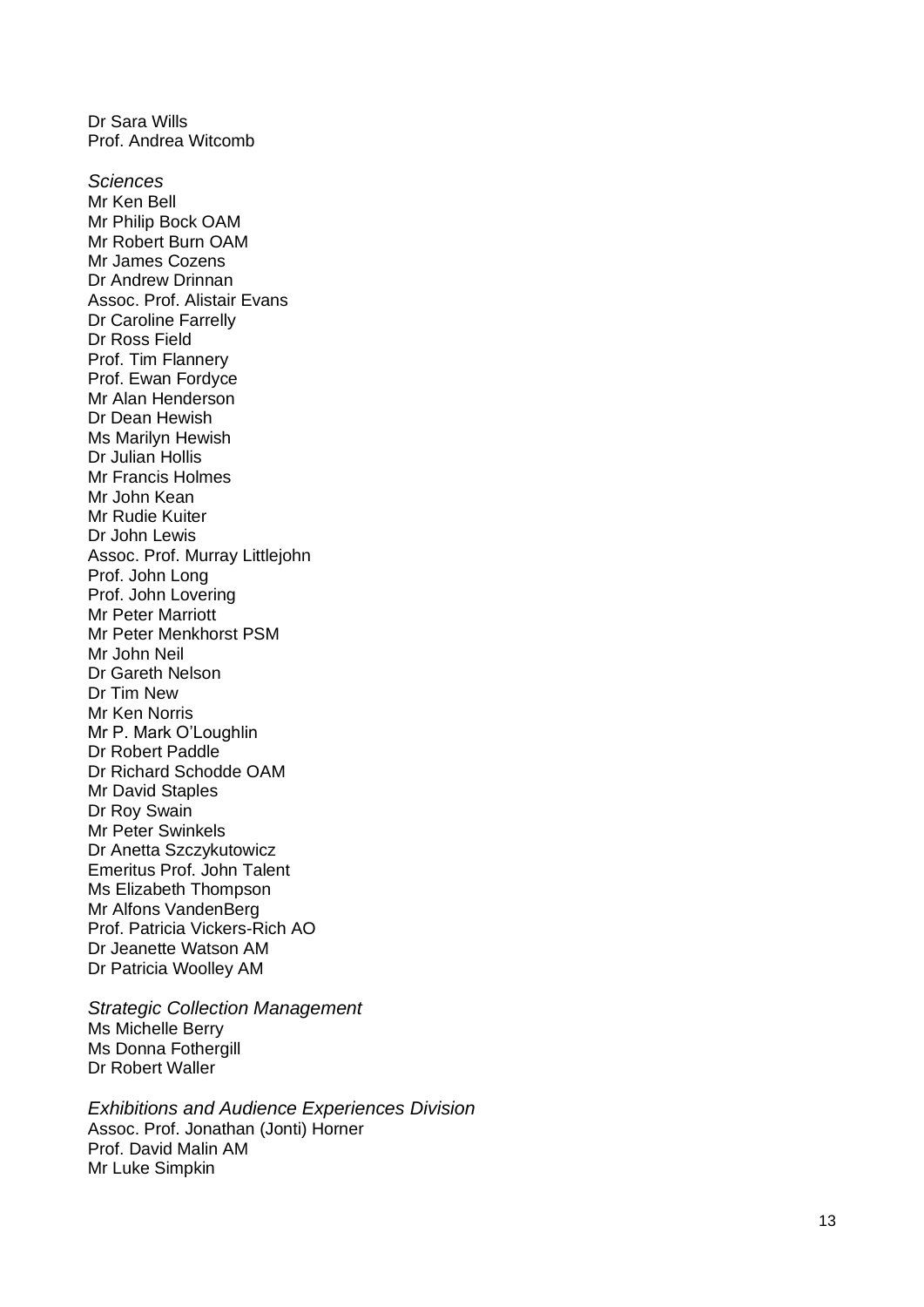# <span id="page-13-0"></span>**Publications**

### **Refereed Journals**

Alitto, R.A.S., Granadier, G., Christensen, A.B., **O'Hara, T.D.,** Di Domenico, M. and Borges, M. 2020. Unravelling the taxonomic identity of *Ophiothela* Verrill, 1867 (Ophiuroidea) along the Brazilian coast. Journal of the Marine Biological Association of the United Kingdom, 100(3): 413- 426.

**Bathie, C.** and **Pett, J.** 2020. Distribution of ascidians in the intertidal zone of Victoria's rocky shores: records from Marine Research Group Field Season 2018-2019. The Victorian Naturalist, 137(3): 64-77.

**Birch, W.D.**, **Henry, D.A.** and Tomkins, A. 2019. Maryborough, a new H5 chondrite find from Victoria, Australia. Proceedings of the Royal Society of Victoria, 131: 18-23.

Bosi, F., Hatert, F., Hålenius, U., Pasero, M., Miyawaki, R. and **Mills. S.J.** 2019. On the application of the IMA-CNMNC dominant-valency rule to complex mineral compositions. Mineralogical Magazine, 83(5): 627-632.

**Bribiesca**‐**Contreras, G.,** Verbruggen. H., **Hugall, A.F.** and **O'Hara, T.D.** 2019. Global biogeographic structuring of tropical shallow-water brittle stars. Journal of Biogeography, 46(7): 1287-1299.

**Buckeridge, J.S.,** Kočí, T., Gašparič, R. and Veselská, M.K. 2020. *Actinobalanus? sloveniensis* (Thoracica, Balanoidea), a new species of cirripede from the Oligocene and Miocene of Slovenia that grew attached to wood substrates. Neues Jahrbuch für Geologie und Paläontologie - Abhandlungen, 296(1-2): 51-65.

**Burns, P.A.** 2019. Testing the decline of the New Holland mouse (*Pseudomys novaehollandiae*) in Victoria. Australian Mammalogy, 42(2): 185-193.

Caruana, N.J., Strugnell, J.M., **Finn, J.,** Faou, P., Plummer, K.M. and Cooke, I.R. 2020. Quantitative proteomic analysis of the slime and ventral mantle glands of the striped pyjama squid (*Sepioloidea lineolata*). Journal of Proteome Research, 19(4): 1491-1501.

**Chaplin, K., Sumner, J., Hipsley, C.A.** and **Melville, J.** 2020. An integrative approach using phylogenomics and high-resolution X-Ray Computed Tomography for species delimitation in cryptic taxa. Systematic Biology, 69(2): 294-307.

Christodoulou, M., **O'Hara, T.D., Hugall, A.F.** and Arbizu, P.M. 2019. Dark ophiuroid biodiversity in a prospective abyssal mine field. Current Biology, 29(22): 3909-3912.

Christodoulou, M., **O'Hara, T.D., Hugall, A.F.,** Khodami, S., Rodrigues, C.F., Hilario, A., Vink, A. and Martinez Arbizu, P. 2020. Unexpected high abyssal ophiuroid diversity in polymetallic nodule fields of the Northeast Pacific Ocean, and implications for conservation. Biogeosciences, 17: 1845- 1876.

Coletti, G., Collareta, A., Bosio, G., Urbina-Schmitt, M and **Buckeridge, J.** 2019. *Perumegabalanus calziai* gen. et sp. nov., a new intertidal megabalanine barnacle from the early Miocene of Peru. Neues Jahrbuch für Geologie und Paläontologie, 294(2): 197-212.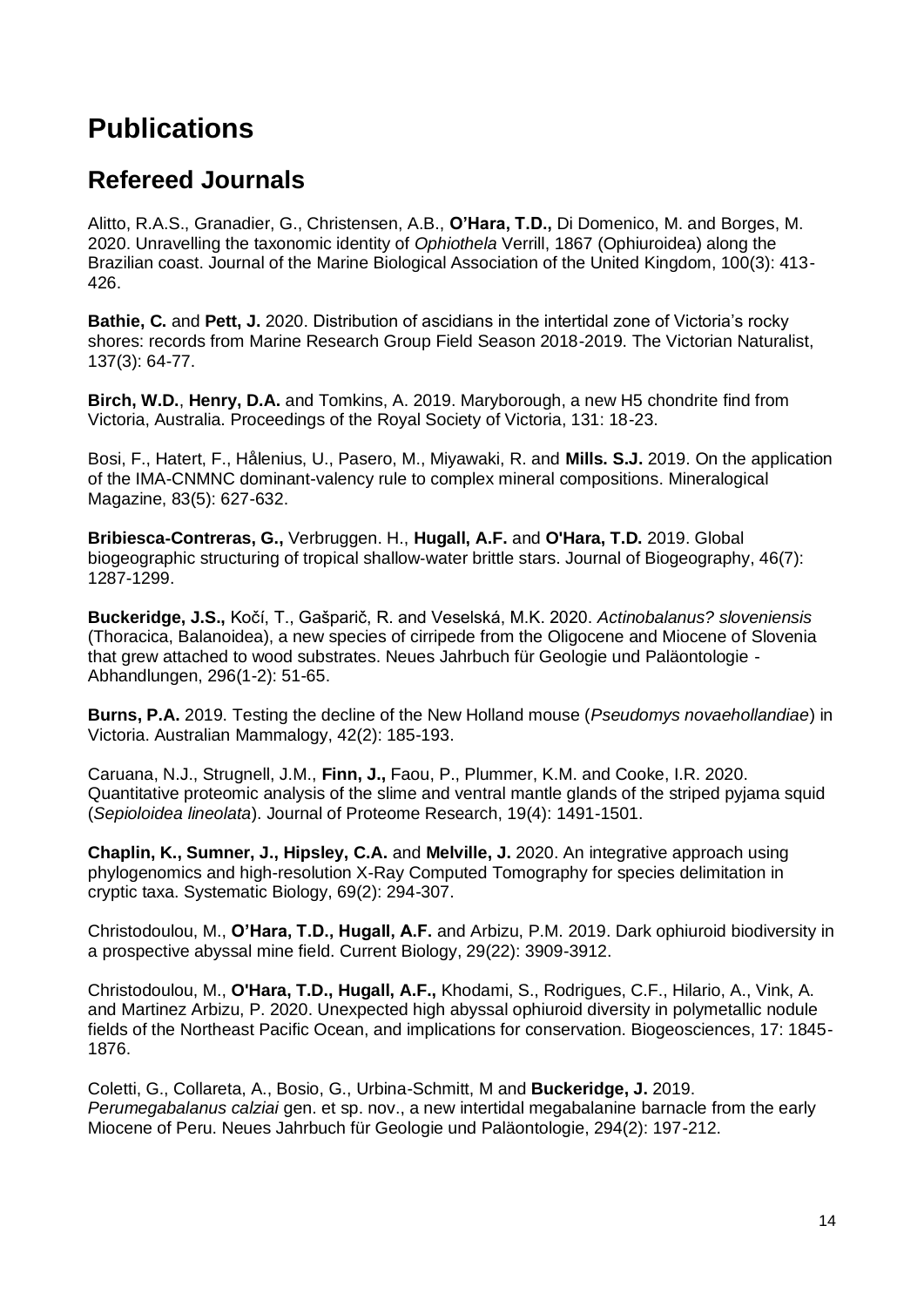Cook, N.J., Ciobanu, C.L., Liu, W., Slattery, A., Wade, B.P., **Mills, S.J.** and Stanley, C.J. 2019. Polytypism and polysomatism in mixed-layer chalcogenides: characterization of PbBi4Te4S3 and inferences for ordered phases in the Aleksite series. Minerals, 9(10): 1-21.

Cui, H., Kaufman, A.J., Zou, H., Kattan, F.H., Trusler, P., Smith, J., Ivantsov, A.Y., **Rich, T.H.,** Al Qubsani, A., Yazedi, A., Liu, X.M., Johnson, P., Goderis, G., Claeys, P. and **Vickers-Rich, P**. 2020. Primary or secondary? A dichotomy of the strontium isotope anomalies in the Ediacaran carbonates of Saudi Arabia. Precambrian Research, 343: 105720.

**Darian-Smith, K.** 2020. Children, comforts and intercultural exchanges for Australians in both World Wars. cultural and social history. Cultural and Social History: The Journal of the Social History Society (published online, 24 January 2020, DOI 10.1080/14780038.2020.1712004).

Dong, C.M., McLean, C.A., **Moussalli, A.** and **Stuart-Fox, D**. 2019. Conserved visual sensitivities across divergent lizard lineages that differ in an ultraviolet sexual signal. Ecology and Evolution, 9(20): 11824-11832.

Esselstyn, J.A., Achmadi, A.S., Handika, H., Giarla, T.C. and **Rowe, K.C.** 2019. A new climbing shrew from Sulawesi highlights the tangled taxonomy of an endemic radiation. Journal of Mammalogy, 100(6): 1713-1725.

**Farrelly, C.A.** and Ahyong, S.T. 2019. Deepwater decapod, stomatopod and lophogastrid Crustacea from Eastern Australia and the Great Australian Bight collected in 2015–2017: preliminary identifications of 191 species. Museum Victoria Science Reports, 21: 1-97.

Firman, R.C., Rubenstein, D.R., Moran, J.M., **Rowe, K.C.** and Buzatto, B.A. 2020. Extreme and variable climatic conditions drive the evolution of sociality in Australian rodents. Current Biology, 30(4): 691-697.

Foord, C.S., **Rowe, K.M.C.** and Robb, K. 2019. Cetacean biodiversity, spatial and temporal trends based on stranding records (1920-2016), Victoria, Australia. PLoS ONE, 14(10): e0223712 [18 pages].

**Fraser, P.** 2019. Messy history. Cultural Studies Review, 25(2): 262-264.

Garnett, S.T., Christidis, L., Conix, S., Costello, M.J., Zachos, F.E., Bánki, O.S., Bao, Y., Barik, S.K., **Buckeridge, J.S.**, Hobern, D., Lien, A., Montgomery, N., Nikolaeva, S., Pyle, R.L., Thomson, S.A., van Dijk, P.P., Whalen, A., Zhang, Z. and Thiele, K.R. 2020. Principles for creating a single authoritative list of the world's species. PLoS Biology, 18(7): e3000736 [10 pages].

**Gibson, J.** 2020. Cultivating the "proletarian outlook": towards a history of the Left in Central Australia, 1920-75. Labour History: A Journal of Labour and Social History, 118: 55-81.

Hamdan, B., Guedes, T.B., Carrasco, P.A. and **Melville, J.** 2020. A complex biogeographic history of diversification in Neotropical lancehead pitvipers (Serpentes, Viperidae). Zoologica Scripta, 49(2): 145-158.

**Hinkley, S**. 2019. Public enquiries received at Melbourne Museum: the good, the bad and the ugly. Victorian Entomologist, 49(5): 102-105.

**Hocking, D.P.,** Burville, B., **Parker, W., Evans, A.R.,** Park, T. and **Marx, F.G.** 2020. Percussive underwater signaling in wild gray seals. Marine Mammal Science, 36(2): 728-732.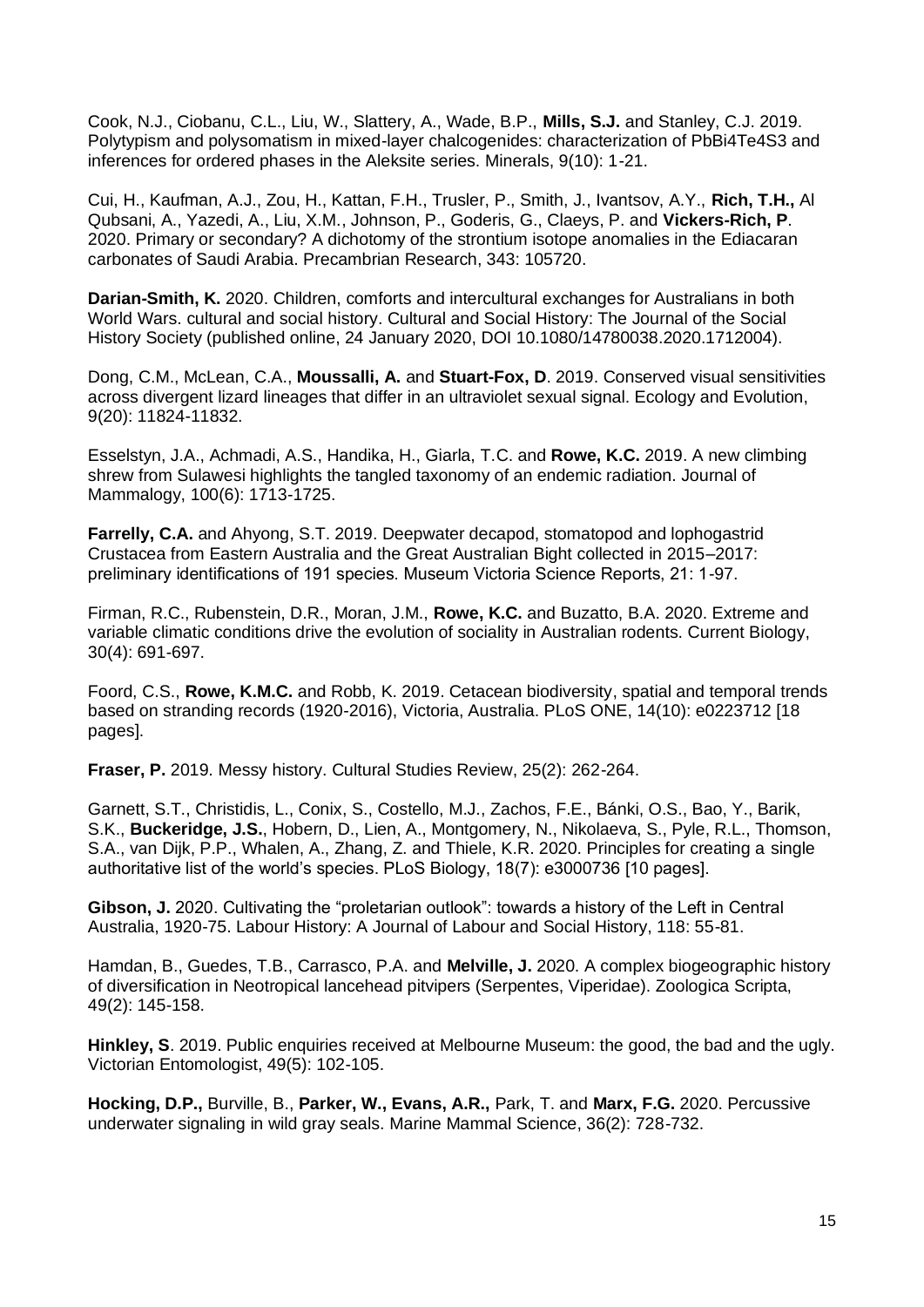**Hocking, D.P**., Marx, F.G., Parker, W.M.G., Rule, J.P., Cleuren, S.G.C., Mitchell, A.D., Hunter, M., Bell, J.D., **Fitzgerald, E.M.G.** and **Evans, A.R**. 2020. Inferring diet feeding behaviour and causes of mortality from prey-induced injuries in a New Zealand fur seal. Diseases of Aquatic Organisms, 139: 81-86.

**Holloway, D.J.,** Smith, P.M. and Thomas, G. 2020. The trilobites *Prophalaron* gen. nov. (Calymenidae) and *Dicranurus* (Odontopleuridae) from the Upper Ordovician of New South Wales. Alcheringa: An Australasian Journal of Palaeontology, 44(2): 253-264.

Ibiricu, L.M., Casal, G.A., Martínez, R.D., Álvarez, B.N. and **Poropat, S.F**. 2020. New materials and an overview of Cretaceous vertebrates from the Chubut Group of the Golfo San Jorge Basin, central Patagonia, Argentina. Journal of South American Earth Sciences, 98: 102460.

Kampf, A.R., Housley, R.M., **Mills, S.J.,** Rossman, G.R. and Marty, J. 2020. Hagstromite, Pb8Cu2+(Te6+O6)2(CO3)Cl4, a new lead–tellurium oxysalt mineral from Otto Mountain, California, USA. Mineralogical Magazine, 84(4): 517-523.

Kampf, A.R., **Mills, S.J**., Nash, B., Maurizio, D. and Molina Donoso, A.A. 2020. Cuyaite, Ca2Mn3+As3+ 14O24Cl, a new mineral with an arsenite framework from near Cuya, Camarones Valley, Chile. Mineralogical Magazine, 84(3): 477-484.

**Kinsey, F.** 2019. Giving voice to the photographic manufacturing industry: oral history in the Kodak heritage collection at Museums Victoria. Oral History Australia Journal, 41: 82-83.

Komai, T., **Poore, G.C.B.** and Fujita, Y. 2020. Redescription of the poorly known ghost shrimp species, *Scallasis amboinae* Bate, 1888, review of the genus, and description of a new species from the Ryukyu Islands, Japan (Decapoda: Axiidea: Callianassidae). Zootaxa, 4766(3): 401-420.

Kundrát, M., **Rich, T.H.,** Lindgren, J., Sjövall, P., **Vickers-Rich, P**., Chiappe, M. and Kear, B.P. 2020. A polar dinosaur feather assemblage from Australia. Gondwana Research, 80: 1-11.

**Ladas, N.** 2019. Ethical and legal considerations for collection development, exhibition and research at Museums Victoria. Heritage, 2: 858-867.

**Ladas, N.** and **McCubbin, M.** 2020. A can of (poisonous) worms: unravelling hazardous substances in the collections at Museums Victoria. Journal of the Australasian Registrars Committee, 77: 25-35.

McKemmish, S., Chandler, T. and **Faulkhead, S.** 2019. Imagine: a living archive of people and place "somewhere beyond custody". Archival Science, 19: 281-301.

McSweeney, F., **Buckeridge, J.** and Kelly, M. 2019. Porifera (Calcarea: Lithonida) from the Lower Miocene Batesford Limestone, Victoria, Australia, including a new species *Monoplectroninia malonei* sp. nov. Proceedings of the Royal Society of Victoria, 131: 7-17.

McSweeney, F.R., Shimeta, J. and **Buckeridge, J.S.** 2020. Two new genera of early Tracheophyta (Zosterophyllaceae) from the upper Silurian–Lower Devonian of Victoria, Australia. Alcheringa: An Australasian Journal of Palaeontology (published online, 23 April 2020, DOI: 10.1080/03115518.2020.1744725).

Manne, T., David, B., Petchey, F., Leavesley, M., Roberts, G., Szabó, K., **Urwin, C.**, **McNiven, I.** and Richards, T. 2020. How long have dogs been in Melanesia? New evidence from Caution Bay, south coast of Papua New Guinea. Journal of Archaeological Science: Reports, 30: 102255 [13 pages].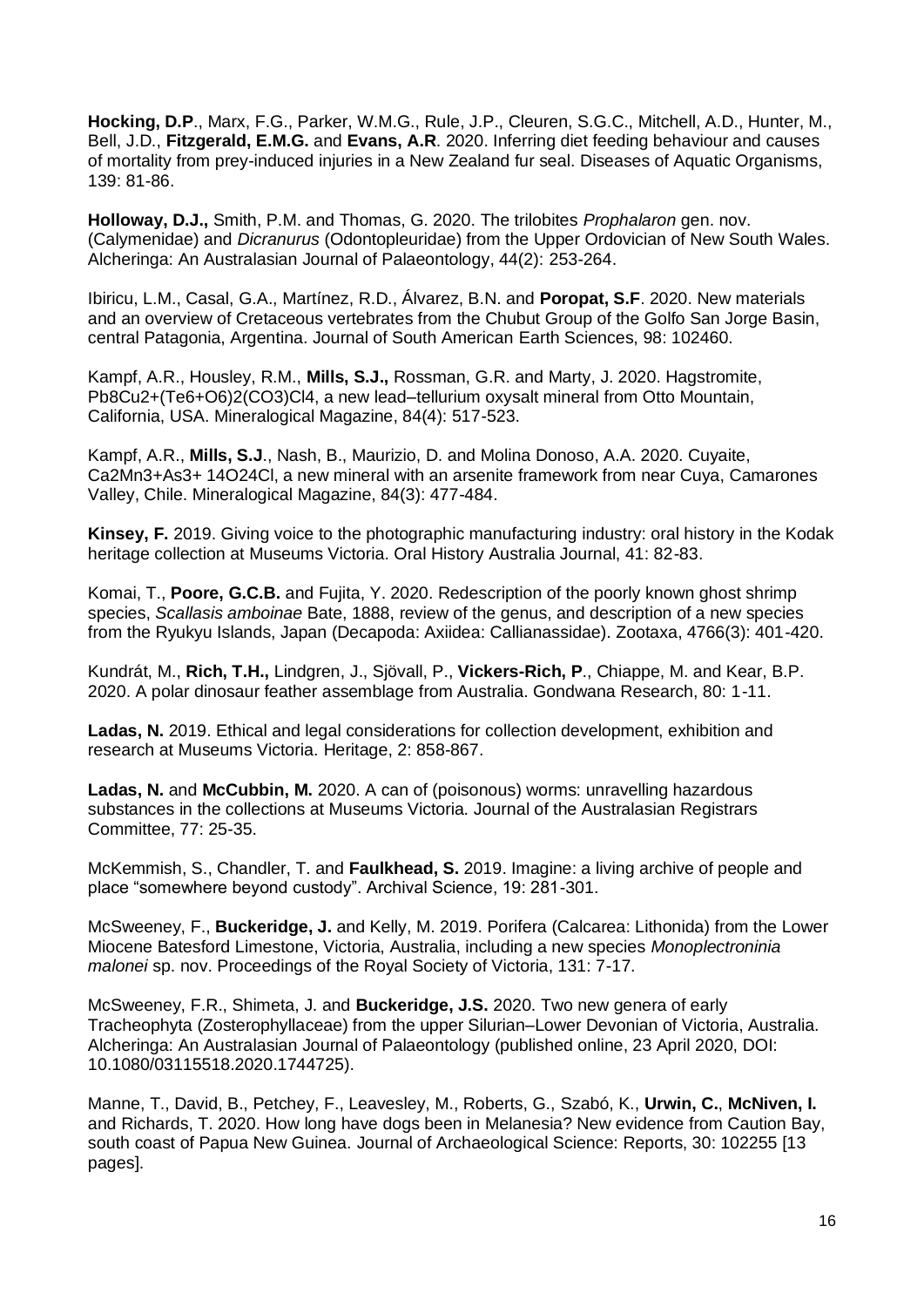**Melville, J., Chaplin, K., Hipsley, C.A.,** Sarre, S.D., **Sumner, J.** and Hutchinson, M. 2019. Integrating phylogeography and high-resolution X-ray CT reveals five new cryptic species and multiple hybrid zones among Australian earless dragons. Royal Society Open Science, 6: 191166 [32 pages].

**Mills, S.,** Aishima, J., Aragao, D., Caradoc-Davies, T.T., Cowieson, N., Gee, C.L., Ericsson, D., Harrop, S., Panjikar, S., Smith, K.M.L., Riboldi-Tunnicliffe, A., Williamson, R. and Price, J.R. 2020. Crystal structure of posnjakite formed in the first crystal water-cooling line of the ANSTO Melbourne Australian Synchrotron MX1 Double Crystal Monochromator. Acta Crystallographica, Section E, Crystallographic Communications, 76(7): 1136-1138.

**Mills, S.J.** and Christy, A.G. 2019. Mineral extinction. Mineralogical Magazine, 83(5): 621-625.

**Mills, S.J., Missen, O.P.** and Favreau, G. 2019. The crystal structure of Ni-rich gordaite– thérèsemagnanite from Cap Garonne, France. Mineralogical Magazine, 83(3): 459-463.

Minchinton, B. and **Hayes, S.** 2020. Brothels and sex workers: variety, complexity and change in nineteenth-century Little Lon, Melbourne. Australian Historical Studies, 51(2): 165-183.

**Missen, O.P.,** Kampf, A.R., **Mills, S.J.,** Housley, R.M., Spratt, J., Welch, M.D., Coolbaugh, M.F., Marty, J., Chorazewicz, M and Ferraris, C. 2019. The crystal structures of the mixed-valence tellurium oxysalts tlapallite, (Ca,Pb)3CaCu6[Te4+3Te6+O12]2(Te4+O3)2(SO4)2·3H2O, and carlfriesite, CaTe4+2Te6+O8. Mineralogical Magazine, 83(4): 539-549.

**Missen, O.P.,** Ram, R., **Mills, S.J.,** Etschmann, B., Reith, F., Shuster, Smith, D.J. and Brugger, J. 2020. Love is in the Earth: a review of tellurium (bio)geochemistry in surface environments. Earth-Science Reviews, 204: 103150 [30 pages].

**Missen, O.P.,** Rumsey, M.S., Kampf, A.R., **Mills, S.J.,** Back, M.E. and Spratt, J. 2019. The discreditation of oboyerite and a note on the crystal structure of plumbotellurite. Mineralogical Magazine, 83(6): 791-797.

**Missen, O.P.**, Weil, M., **Mills, S.J.** and Libowitzky, E. 2020. The crystal structure of the first synthetic copper (II) tellurite arsenate, Cu<sup>ll</sup><sub>5</sub>(Te<sup>lV</sup>O<sub>3</sub>)<sub>2</sub>(As<sup>V</sup>O<sub>4</sub>)<sub>2</sub>. Acta Crystallographica Section B, Structural Science, Crystal Engineering and Materials, 76(1): 1-6.

**Missen, O.P.,** Weil, M., **Mills, S.J.,** Libowitzky, E., Kolitsch, U. and Stöger, B. 2020. The crystal structures and raman spectra of three new hydrothermally synthesized Copper–Zinc–Oxotellurates (IV). Zeitschrift für anorganische und allgemeine Chemie, 646(11-12): 476-488.

**Mitchell, M.L.,** Tonkin-Hill, G.Q., Morales, R.A.V., Purcell, A.W., Papenfuss, A.T. and Norton, R.S. 2020. Tentacle transcriptomes of the Speckled anemone (Actiniaria: Actiniidae: *Oulactis* sp.): venom-related components and their domain structure. Marine Biotechnology, 22: 207-219.

**Murray, T.** 2019. A voyage around my grandfather: Australian antiquarianism and writing the history of Aboriginal Australia. Bulletin of the History of Archaeology, 29(1): 1-11.

**O'Hara, T.D**., Williams, A., Althaus, F., Ross, A.S. and Bax, N.J. 2020. Regional-scale patterns of deep seafloor biodiversity for conservation assessment. Diversity and Distributions, 26(4): 479- 494.

**O'Hara, T.D.,** Williams, A., Woolley, S.N.C., Nau, A.W. and Bax, N.J. 2020. Deep-sea temperatetropical faunal transition across uniform environmental gradients. Deep Sea Research Part I: Oceanographic Research Papers, 161: 103283 [12 pages].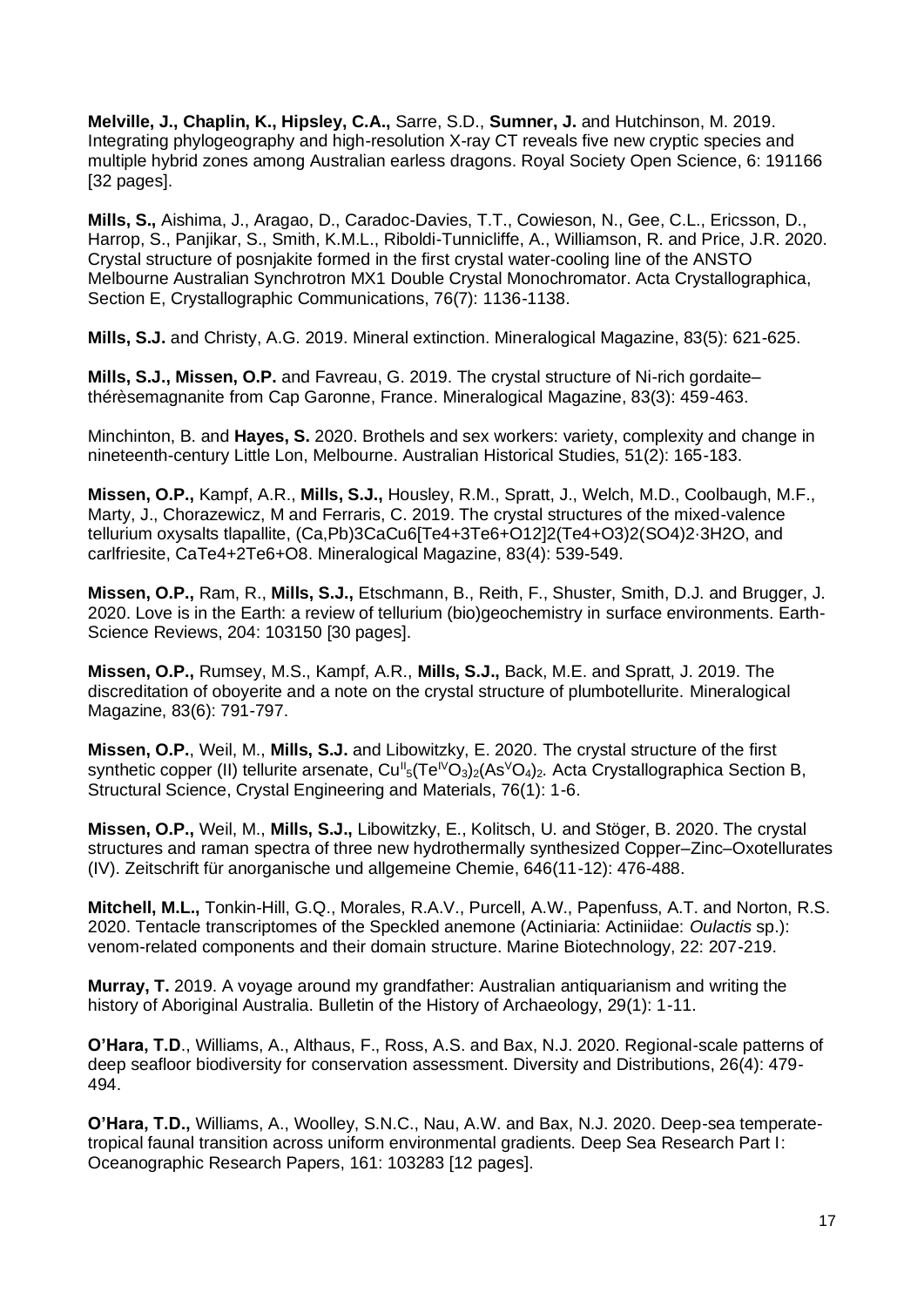Olbers, J.M., Griffiths, C.L., **O'Hara, T.D.** and Samyn, Y. 2019. Field guide to the brittle and basket stars (Echinodermata: Ophiuroidea) of South Africa. Abc Taxa, 19: 1-346.

Oliver, P.M., Heiniger, H., **Hugall, A.F.,** Joseph, L. and Mitchell, K.J. 2020. Oligocene divergence of frogmouth birds (Podargidae) across Wallace's Line. Biology Letters, 16(5): 20200040 [5 pages].

Orr, R.J.S., Haugen, M.N., Berning, B., **Bock, P.,** Cumming, R.L., Florence, W.K., Hirose, M., Di Martino, E., Ramsfjell, M.H., Sannum, M.M., Smith, A.M., Vieira, L.M., Waeschenbach, A. and Liow, L.H. 2019. A genome-skimmed phylogeny of a widespread bryozoan family, Adeonidae. BMC Evolutionary Biology, 19(1): 235 [10 pages].

**Pascoe Leahy, C.** 2019. Public histories and private struggles: the place of Janet McCalman's Struggletown in Australian historiography. History Australia, 16(4): 656-673.

Pecl, G.T., Stuart-Smith, J., Walsh, P., **Bray, D.J.,** Kusetic, M., Burgess, M., Frusher, S.D., Gledhill, D.C., George, O., Jackson, G., Keane, J., Martin, V.Y., Nursey-Bray, M., Pender, A., Robinson, L.M., Rowling, K., Sheaves, M. and Moltschaniwskyj, N. 2019. Redmap Australia: challenges and successes with a large-scale citizen science-based approach to ecological monitoring and community engagement on climate change. Frontiers in Marine Science, 6: 349 [11 pages].

**Poore, G.C.B.,** Dworschak, P.C., Robles, R., Mantelatto, F.L. and Felder, D.L. 2019. A new classification of Callianassidae and related families (Crustacea: Decapoda: Axiidea) derived from a molecular phylogeny with morphological support. Memoirs of Museum Victoria, 78: 73-146.

**Poropat, S.F.,** Pentland, A.H., Duncan, R.J., Bevitt, J.J., Vickers-Rich, P. and **Rich, T.H.** 2020. First elaphrosaurine theropod dinosaur (Ceratosauria: Noasauridae) from Australia: a cervical vertebra from the Early Cretaceous of Victoria. Gondwana Research, 84: 284-295.

Poropat, S.F., White, M.A., **Vickers-Rich, P.** and **Rich, T.** 2019. New megaraptorid (Dinosauria: Theropoda) remains from the Lower Cretaceous Eumeralla Formation of Cape Otway, Victoria, Australia. Journal of Vertebrate Paleontology, 39(4): e1666273.

**Raberts, M., Morris, M., Allen, L.** and **McWilliams, R.** 2019. Commitment to social justice: Mr Alan West 1929-2017. The Artefact: The Journal of the Archaeological and Anthropological Society of Victoria, 40: 36-37.

Radashevsky, V.I., Pankova, V.V., Malyar, V.V., Neretina, T.V., **Wilson, R.S.,** Worsfold, T.M., Diez, M.E., Harris, L.H., Hourdez, S., Labrune, C., Houbin, C., Kind, B., Kuhlenkamp, R., Nygren, A., Bonifácio, P. and Bachelet, G. 2019. Molecular analysis and new records of the invasive polychaete *Boccardia proboscidea* (Annelida: Spionidae). Mediterranean Marine Science 20(2): 393-408.

**Ramm, T., Rovcroft, E.J.** and Müller, J. 2020. Convergent evolution of tail spines in squamate reptiles driven by microhabitat use. Biology Letters, 16: 20190848 [5 pages].

Richards, H.L., Wells, R.T., Evans, A.R., **Fitzgerald, E.M.G.** and Adams, J.W. 2019. The extraordinary osteology and functional morphology of the limbs in Palorchestidae, a family of strange extinct marsupial giants. PLoS ONE, 14(9): e0221824 [69 pages].

Robles, R., Dworschak, P.C., Felder, D.L., **Poore, G.C.B.** and Mantelatto, F.L. 2020. A molecular phylogeny of Callianassidae and related families (Crustacea: Decapoda: Axiidea) with morphological support. Invertebrate Systematics, 34(2): 113-132.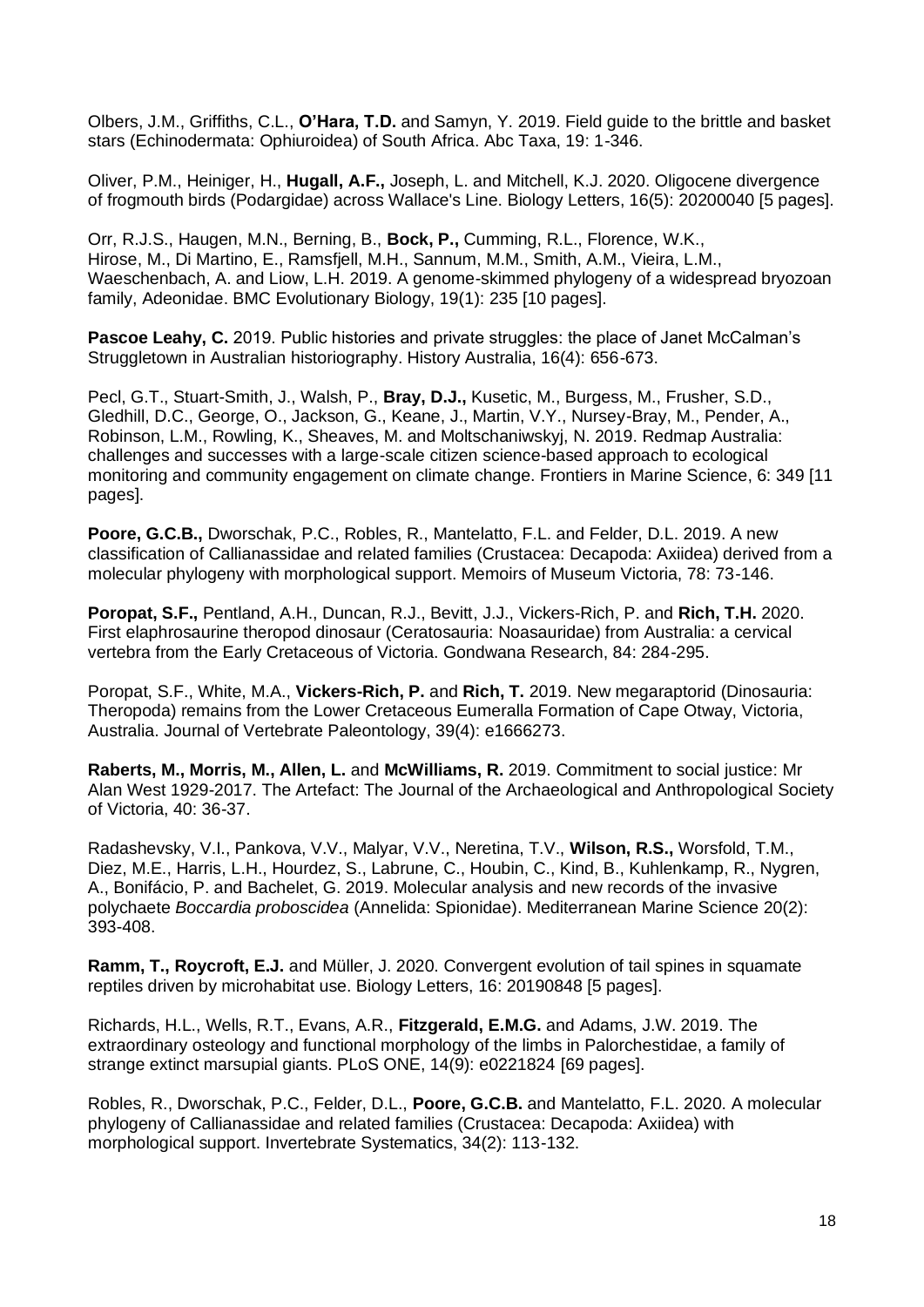Rosa, R., Kelly, J.T., Lopes, V.M., Paula, J.R., Gonçalves, J., Calado, R., **Norman, M.D.** and Barreiros, J.P. 2019. Deep-sea seven-arm octopus hijacks jellyfish in shallow waters. Marine Biodiversity, 49: 495-499.

**Rowe, K.C.,** Achmadi, A.S., Fabre, P.-H., Schenk, J.J., Steppan, S.J. and Esselstyn, J.A. 2019. Oceanic islands of Wallacea as a source for dispersal and diversification of murine rodents. Journal of Biogeography, 46(12): 2752-2768.

Rovinsky, D.S., **Evans, A.R.** and Adams, J.W. 2019. The pre-Pleistocene fossil thylacinids (Dasyuromorphia: Thylacinidae) and the evolutionary context of the modern thylacine. Peer J, 7: e7457 [41 pages].

**Roycroft, E.J.** 2019. Colonizing rodents overcome ecological incumbency in an island system. Evolution, International Journal of Organic Evolution, 73(7): 1496-1497.

**Roycroft, E.J., Moussalli, A.** and **Rowe, K.C.** 2020. Phylogenomics uncovers confidence and conflict in the rapid radiation of Australo-Papuan rodents. Systematic Biology, 69(3): 431-444.

**Roycroft, E.J.,** Nations, J.A. and **Rowe, K.C.** 2020. Environment predicts repeated body size shifts in recent radiation of Australian mammals. Evolution, 74(3): 671-680.

**Rule, J.P., Hocking, D.P.** and **Fitzgerald, E.M.G.** 2020. Pliocene monachine seal (Pinnipedia: Phocidae) from Australia constrains timing of pinniped turnover in the Southern Hemisphere. Journal of Vertebrate Paleontology, e1734015 [7 pages].

**Schubert, J.** 2020. Seven new species of Australian peacock spiders (Araneae: Salticidae: Euophryini: *Maratus* Karsch, 1878). Zootaxa, 4758(1): 1-44.

**Schubert, J.** 2020. First records of *Maratus robinsoni* Otto & Hill 2012 and *Maratus vultus* Otto & Hill 2016 (Araneae: Salticidae: Euophryini: Maratus Karsch 1878) from Victoria, Australia. Peckhamia, 206(1): 1-7.

**Shipway, S., Rowe, K.M.C.** and **Rowe, K.C.** 2020. Persistence of the broad-toothed rat (*Mastacomys fuscus*) across Victoria is correlated with climate and elevation. Wildlife Research, 47(3): 267-278.

Smith, A.B., Beever, E.A., Kessler, A.E., Johnston, A.N., Ray, C., Epps, C.W., Lanier, H.C., Klinger, R.C., Rodhouse, T.J., Varner, J., Perrine, J.D., Seglund, A., Hall, L.E., Galbreath, K., MacGlover, C., Billman, P., Blatz, G., Brewer, J., Vardaro, J.C., Chalfoun, A.D., Collins, G., Craighead, A., Curlis, C., Daly, C., Doak, D.F., East, M., Edwards, M., Erb, L., Ernest, K.A., Fauver, B., Foresman, K.R., Goehring, K., Hagar, J., Hayes, C.L., Henry, P., Hersey, K., Hilty, S.L., Jacobson, J., Jeffress, M.R., Manning, T., Masching, A., Maxell, B., McCollough, R., McFarland, C., Miskow, E., Morelli, T.L., Moyer-Horner, L., Mueller, M., Nugent, M., Pratt, B., Rasmussen-Flores, M., Rickman, T.H., Robison, H., Rodriguez, A., **Rowe, K.C., Rowe, K.M.C.,** Russello, M.A., Saab, V., Schmidt, A., Stewart, J.A.E., Stuart, J.N., Svancara, L.K., Thompson, W., Timmins, J., Treinish, G., Waterhouse, M.D., Westover, M.L., Wilkening, J. and Yandow, L. 2019. Alternatives to genetic affinity as a context for within-species response to climate. Nature Climate Change, 9: 787-794.

**Staples, D.** 2020. *Labrumoides vibrissa* (Arthropoda: Pycnogonida), new callipallenid genus and new species from north Western Australia. Zootaxa, 4751(3): 575-581.

Stöger, B., Weil, M., **Missen, O.P.** and **Mills, S.J.** 2020. The order-disorder (OD) polytypism of [Cu<sub>2</sub>ZnTeO<sub>4</sub>]<sup>2+</sup>[SO<sub>4</sub>·H<sub>2</sub>O]<sup>2</sup>. Crystal Research and Technology, 55(5): 1900182.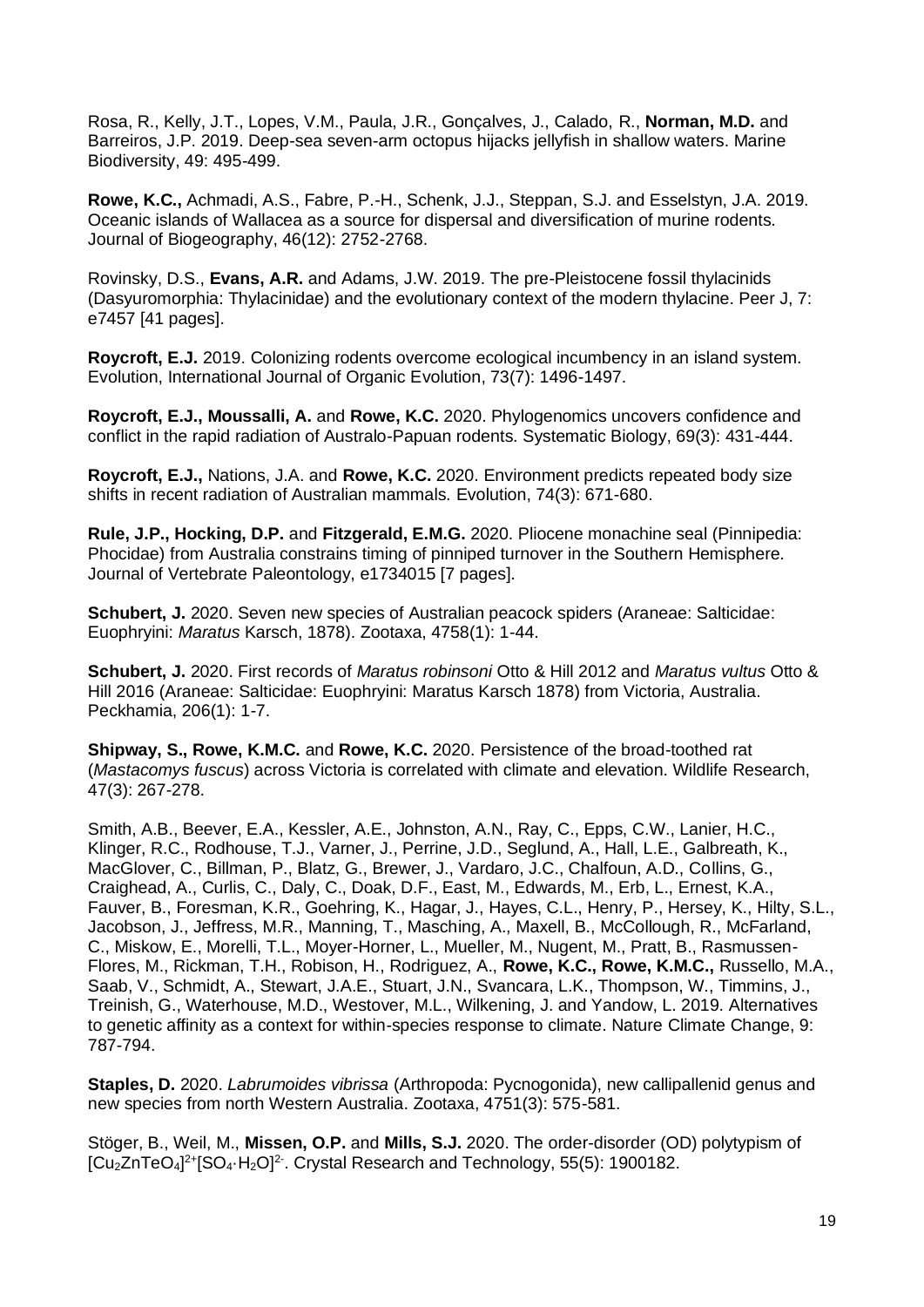Stöhr S., **Weber A.A.-T.,** Boissin E. and Chenuil A. 2020. Resolving the *Ophioderma longicauda* (Echinodermata: Ophiuroidea) cryptic species complex: five sisters, three of them new. European Journal of Taxonomy, 600: 1-37.

**Tasoulis, T.,** Lee, M.S.Y., Ziajko, M., Dunstan, N., **Sumner, J.** and Isbister, G.K. 2020. Activity of two key toxin groups in Australian elapid venoms show a strong correlation to phylogeny but not to diet. BMC Evolutionary Biology, 20: 9 [13 pages].

**Thomson, A.** 2019. Popular Gallipoli history and the representation of Australian military manhood. History Australia, 16(3): 518-533.

**Thomson, A.** 2019. Indexing and interpreting emotion: joy and shame in oral history. Oral History Australia Journal, 41: 1-11.

Thorner, S., **Edmonds, F.,** Clarke, M., Thorpe, K., Khan, R. and Huebner, S. 2019. The Living Archive of Aboriginal Art: Maree Clarke and the circulation of photographs as culturemaking. Mapping Meaning, the Journal, 3: 38-63.

Tingley, R., Macdonald, S.L., Mitchell, N.J., Woinarski, J.C.Z., Meiri, S., Bowles, P., Cox, N.A., Shea, G.M., Böhm, M., Chanson, J., Tognelli, M.F., Harris, J., Walke, C., Harrison, N., Victor, S., Woods, C., Amey, A.P., Bamford, M., Catt, G., Clemann, N., Couper, P.J., Cogger, H., Cowan, M., Craig, M.D., Dickman, C.R., Doughty, P., Ellis, R., Fenner, A., Ford, S., Gaikhorst, G., Gillespie, G.R., Greenlees, M.J., Hobson, R., Hoskin, C.J., How, R., Hutchinson, M.N., Lloyd, R., McDonald, P., **Melville, J.,** Michael, D.R., Moritz, C., Oliver, P.M., Peterson, G., Robertson, P., Sanderson, C., Somaweera, R., Teale, R., Valentine, L., Vanderduys, E., Venz, M., Wapstra, E., Wilson, S. and Chapple, D.G. 2019. Geographic and taxonomic patterns of extinction risk in Australian squamates. Biological Conservation, 238: 108203.

**Tout-Smith, D.** 2019. Voices in 'Love and Sorrow'. Oral History Australia Journal, 41: 74-77.

Vafiadis, P. and **Burn, R.** 2019. Internal embryonic brooding and development in the southern Australian micro-snail *Tricolia rosea* (Angas, 1867) (Vetigastropoda: Phasianellidae: Tricoliinae). Molluscan Research, 40(1): 60-76.

Vilasri, V., Ho, H.-C., Kawai, T. and **Gomon, M.F.** 2019. A new stargazer, *Ichthyscopus pollicaris* (Perciformes: Uranoscopidae), from East Asia. Zootaxa, 4702(1): 49-59.

Wagstaff, B.E., Gallagher, S.J., Hall, W.M., Korasidis, V.A., **Rich, T.H.,** Seegets-Villiers, D.E. and **Vickers-Rich, P.A.** 2020*.* Palynological-age determination of Early Cretaceous vertebrate-bearing beds along the south Victorian coast of Australia and implications for the spore-pollen biostratigraphy of the region. Alcheringa, An Australian Journal of Palaeontology (published online, 11 June 2020, DOI: 10.1080/03115518.2020.1754464).

**Watson, J.E.** 2019. Bathyal and abyssal hydroids (Hydrozoa, Leptothecata) from south-eastern Australia. Memoirs of Museum Victoria, 78: 65-72.

Weston, M.A., Clarke, K., Maguire, G.S. and **Sumner, J.** 2020. Morphological and molecular evidence of population divergence in a widespread shorebird across its southern mainland Australian distribution. Conservation Genetics, 21: 757-770.

White, M.A., Bell, P.R., **Poropat, S.F.,** Pentland, A.H., Rigby, S.L., Cook, A.G., Sloan, T.A. and Elliott, D.A. 2020. New theropod remains and implications for megaraptorid diversity in the Winton Formation (lower Upper Cretaceous), Queensland, Australia. Royal Society Open Science, 7: 191462 [13 pages].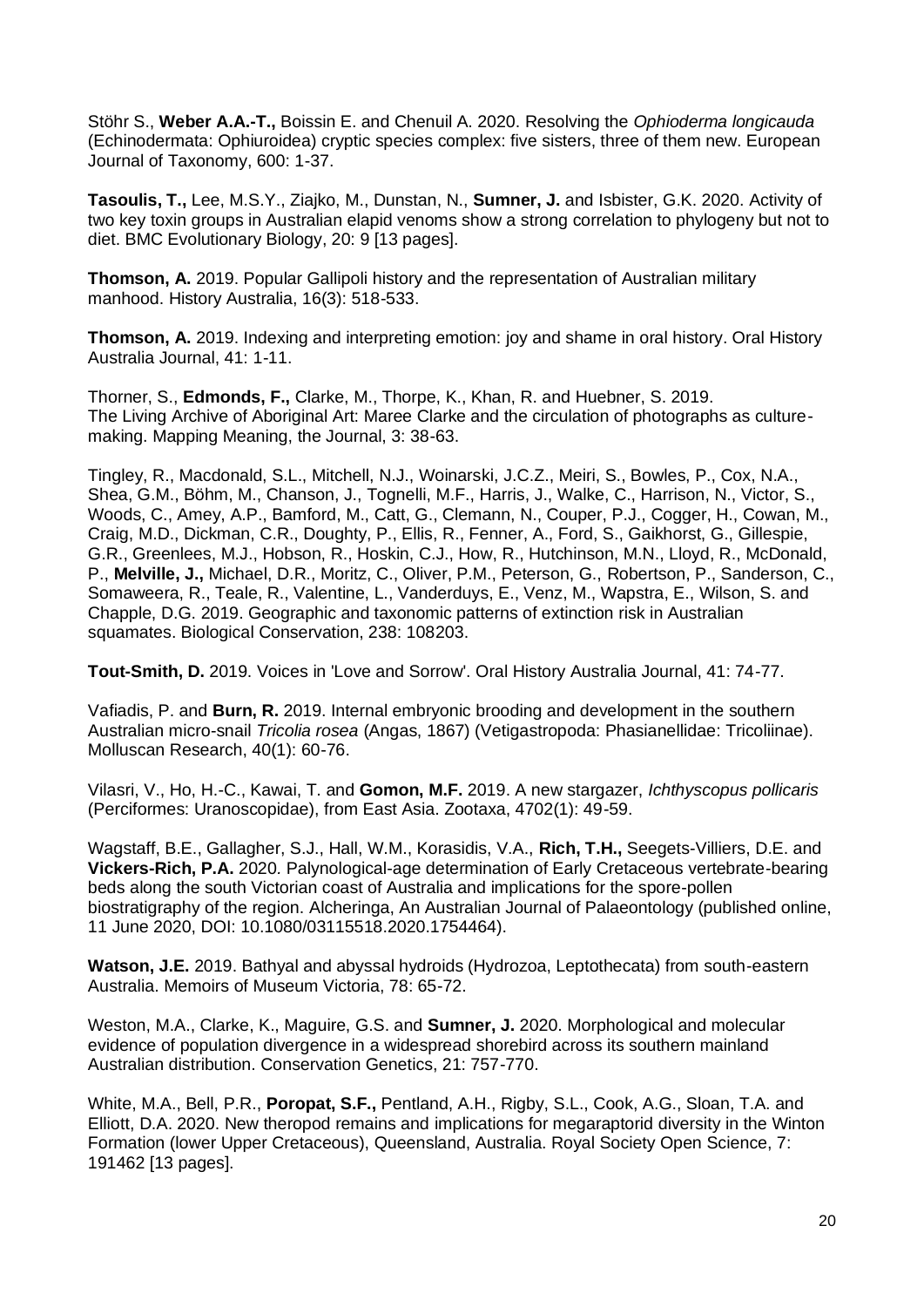**Woolley, S.N.C.,** Foster, S.D., Bax, N.J., Currie, J.C., Dunn, D.C., Hansen, C., Hill, N., **O'Hara, T.D**., Ovaskainen, O., Sayre, R., Vanhatalo, J.P. and Dunstan, P.K. 2020. Bioregions in marine environments: combining biological and environmental data for management and scientific understanding. BioScience, 70(1): 48-59.

### **Non-refereed Journals and Reports**

**Carland, R.** 2020. Reconnecting the Yaghan community to cultural belongings: 90 years on. Artlink, Contemporary Art of Australia and Asia-Pacific, 40(2): 48-53.

**Edmonds, F.** 2020. Feather-flowers and photographs. Pursuit: Cutting-edge Research and Insightful Commentary by World-leading Experts, University of Melbourne, 31 January 2020 (online at: [https://pursuit.unimelb.edu.au/articles/feather-flowers-and-photographs\)](https://pursuit.unimelb.edu.au/articles/feather-flowers-and-photographs).

Eshraghi, L. and **Moulton, K.** (Guest Editors). 2020. INDIGENOUS: Kin Constellations: Languages, Waters, Futures. Artlink, Contemporary Art of Australia and Asia-Pacific (June 2020), Issue 40:2. 109 pages.

Eshraghi, L. and **Moulton, K.** 2020. Editorial. INDIGENOUS – Kin Constellations: Languages Waters Futures. Artlink, Contemporary Art of Australia and Asia-Pacific, June 2020, Issue 40:2, pages 7-10 (online at: [https://www.artlink.com.au/articles/4830/editorial-kin-constellations](https://www.artlink.com.au/articles/4830/editorial-kin-constellations-languages-waters-futu/)[languages-waters-futu/\)](https://www.artlink.com.au/articles/4830/editorial-kin-constellations-languages-waters-futu/).

**Hayes, S.** 2020. Seeking urban metabolisms through archaeology. Somatosphere, 11 April 2020 (online at: [http://somatosphere.net/2020/urban-metabolisms-archaeology.html/\)](http://somatosphere.net/2020/urban-metabolisms-archaeology.html/).

**Hill, T.** 2019. Watch the Moon hide the Sun from northern Australia. The Conversation, 26 December 2019 (online at: [https://theconversation.com/watch-the-moon-hide-the-sun-from](https://theconversation.com/watch-the-moon-hide-the-sun-from-northern-australia-127819)[northern-australia-127819\)](https://theconversation.com/watch-the-moon-hide-the-sun-from-northern-australia-127819).

Horner, J. and **Hill, T.** 2020. Look up! Your guide to some of the best meteor showers for 2020. The Conversation, 3 January 2020 (online at: [https://theconversation.com/look-up-your-guide-to](https://theconversation.com/look-up-your-guide-to-some-of-the-best-meteor-showers-for-2020-125936)[some-of-the-best-meteor-showers-for-2020-125936\)](https://theconversation.com/look-up-your-guide-to-some-of-the-best-meteor-showers-for-2020-125936).

**Kennedy, B.** 2020. Dindi Thangi Wudungi. Artlink, Contemporary Art of Australia and Asia-Pacific (June 2020), Issue 40:2, page 11.

McSweeney, F. and **Buckeridge, J.** 2019. A global phenomenon: the rise of early vascular plants. Australian Age of Dinosaurs, 16: 75-86.

**Rich, T.H.** 2019. The 700. Deposits Magazine, 58: 6-10.

**Schubert, J.** 2020. I travelled Australia looking for peacock spiders, and collected seven new species (and named one after the starry night sky). The Conversation, 17 April 2020 (online at: [https://theconversation.com/i-travelled-australia-looking-for-peacock-spiders-and-collected-7-new](https://theconversation.com/i-travelled-australia-looking-for-peacock-spiders-and-collected-7-new-species-and-named-one-after-the-starry-night-sky-135201)[species-and-named-one-after-the-starry-night-sky-135201\)](https://theconversation.com/i-travelled-australia-looking-for-peacock-spiders-and-collected-7-new-species-and-named-one-after-the-starry-night-sky-135201).

**Urwin, C.** 2019. Cultural heritage key to regional development in PNG and Australia. The Interpreter (The Lowy Institute), 2 December 2019 (online at: [https://www.lowyinstitute.org/the](https://www.lowyinstitute.org/the-interpreter/cultural-heritage-key-regional-development-png-and-australia)[interpreter/cultural-heritage-key-regional-development-png-and-australia\)](https://www.lowyinstitute.org/the-interpreter/cultural-heritage-key-regional-development-png-and-australia).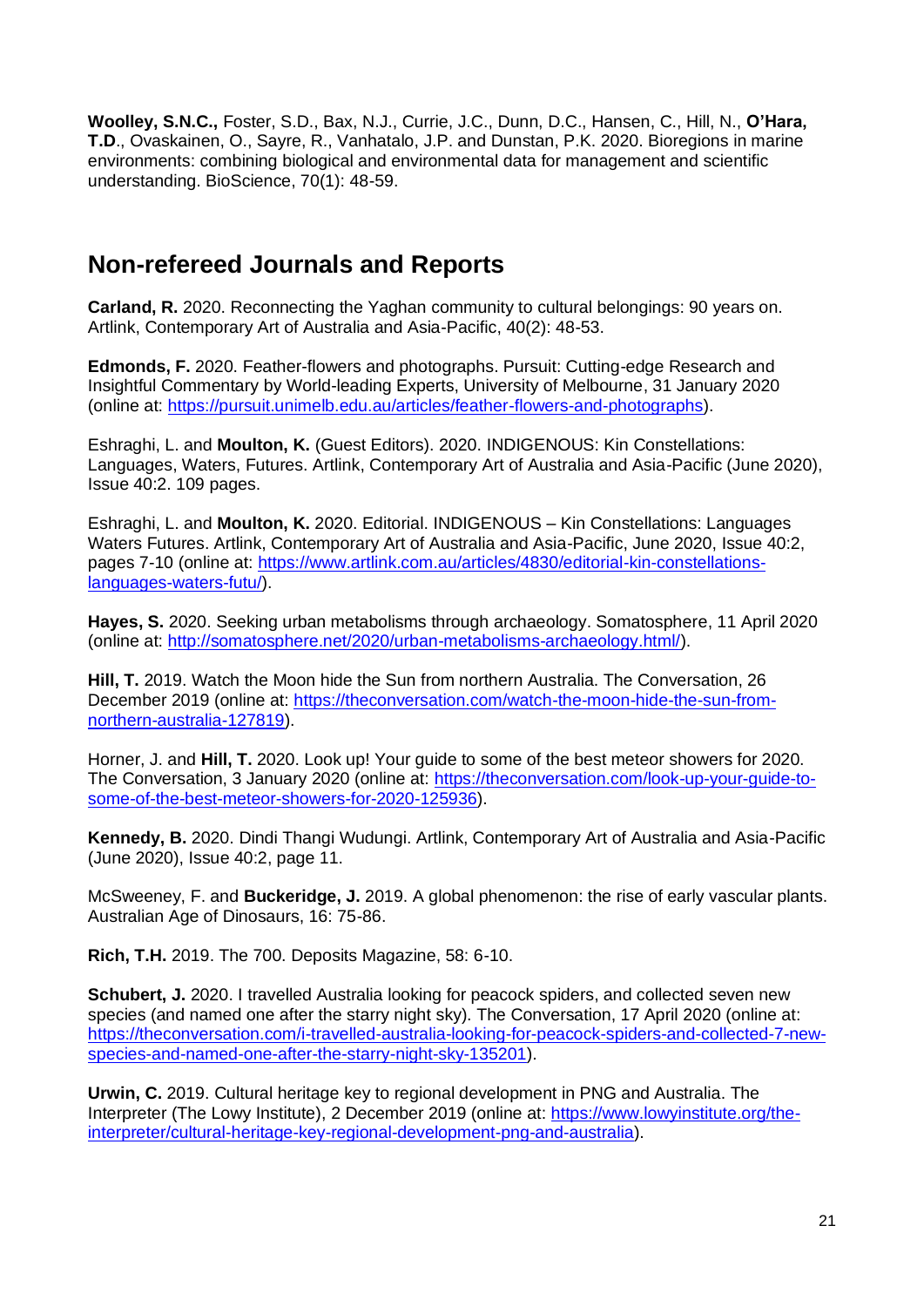**Webster, H.** 2019. Provenance and library stamps at Museums Victoria and on BHL – Biodiversity Heritage Library. Biodiversity Heritage Library Blog, 3 October 2019 (online at: [https://blog.biodiversitylibrary.org/2019/10/provenance-and-library-stamps.html#more-23080\)](https://blog.biodiversitylibrary.org/2019/10/provenance-and-library-stamps.html#more-23080).

**Webster, H.** 2019. A basic guide to rare book research. Biodiversity Heritage Library Blog, 26 November 2019 (online at: [https://blog.biodiversitylibrary.org/2019/11/basic-guide-rare-book](https://blog.biodiversitylibrary.org/2019/11/basic-guide-rare-book-research.html)[research.html\)](https://blog.biodiversitylibrary.org/2019/11/basic-guide-rare-book-research.html).

**Webster, H.** 2020. An annotated copy of Butterflies of Australia by Waterhouse and Lyell (1914). Biodiversity Heritage Library Blog, , 27 February 2020 (online at: [https://blog.biodiversitylibrary.org/2020/02/an-annotated-copy-of-butterflies-of-australia.html#more-](https://blog.biodiversitylibrary.org/2020/02/an-annotated-copy-of-butterflies-of-australia.html#more-24640)[24640\)](https://blog.biodiversitylibrary.org/2020/02/an-annotated-copy-of-butterflies-of-australia.html#more-24640).

**Wilson, R.S.** 2019. A day for worms on BHL – Biodiversity Heritage Library. Biodiversity Heritage Library Blog, 26 September 2019 (online at: [https://blog.biodiversitylibrary.org/2019/09/a-day-for](https://blog.biodiversitylibrary.org/2019/09/a-day-for-worms-on-bhl.html)[worms-on-bhl.html\)](https://blog.biodiversitylibrary.org/2019/09/a-day-for-worms-on-bhl.html).

### **Books and Book Chapters**

Bueskens, P. and **Pascoe Leahy, C.** 2020. Defining maternal studies in Australia: The birth of a field. Pages 21-65 in: **C. Pascoe Leahy** and P. Bueskens (Eds), *Australian Mothering: Historical and Sociological Perspectives*. Palgrave Macmillan: Cham, Switzerland.

**Cannon, A.**, Holland, J. and **Gourley, B.** 2019. Books. Pages 854-855 in: L. Elkin and C.A. Norris (Eds), *Preventive Conservation: Collection Storage, New York: Society for the Preservation of Natural History Collections*; American Institute for Conservation of Historic and Artistic Works; Smithsonian Institution; The George Washington University Museum Studies Program.

**Cannon, A.**, Melzer, E. and **Gourley, B.** 2019. Paper. Pages 878-879 in: L. Elkin and C.A. Norris (Eds), *Preventive Conservation: Collection Storage, New York: Society for the Preservation of Natural History Collections*; American Institute for Conservation of Historic and Artistic Works; Smithsonian Institution; The George Washington University Museum Studies Program.

**Darian-Smith, K.** and Hamilton P. (Eds). 2019. *Remembering Migration: Oral Histories and Heritage in Australia*. Palgrave Macmillan Memory Studies. Palgrave Macmillan, Cham. 357 pages.

**Darian-Smith, K.** and Harvey, K. 2019. Memory, migration and television: national stories of the small screen. Pages 75-92 in: **K. Darian-Smith** and P. Hamilton (Eds), *Remembering Migration: Oral Histories and Heritage in Australia. Palgrave Macmillan Memory Studies*. Palgrave Macmillan, Cham.

**Dyson, M.** 2020. Walking west: newer volcanics song project. Chapter 61 in: T. Edensor, A. Kalandides and U. Kothari (Eds), *The Routledge Handbook of Place*. Routledge: London. 15 pages.

**Gibson, J.** 2019. Returning recordings of songs that persist: the Anmatyerr traditions of *akiw* and *anmanty*. Pages 65-90 in: L. Barwick, J. Green and P. Vaarzon-Morel (Eds), *Archival Returns in Central Australia and Beyond*. University of Hawai'i Press and Sydney University Press: Honolulu and Sydney.

**Gibson, J.** 2020. *Ceremony Men: Making Ethnography and the Return of the Strehlow Collection*. State University of New York: Albany. xvi + 300 pages.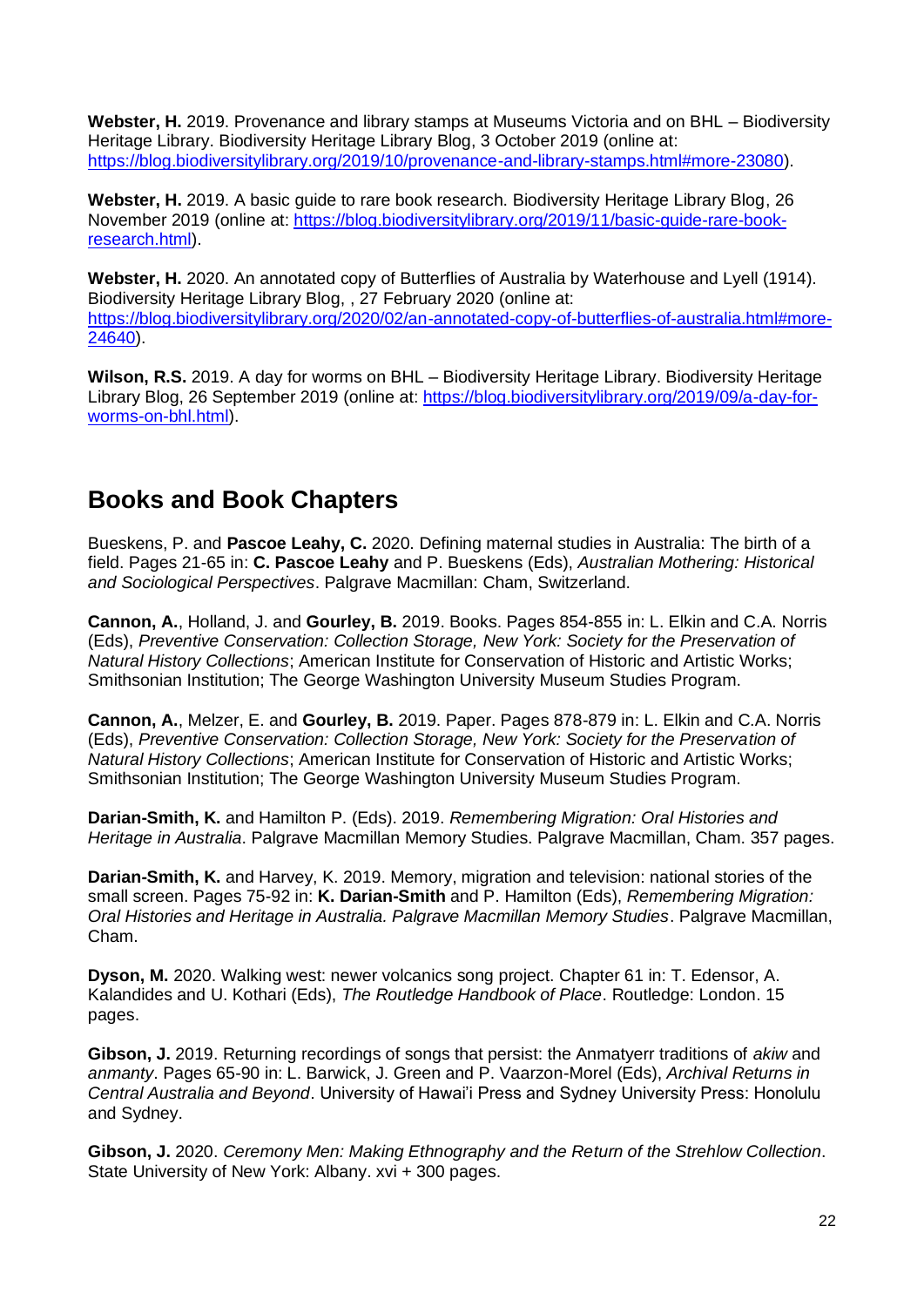**Gibson, J., Angeles, S.** and Liddle, J. 2019. Deciphering Arrernte archives: the intermingling of textual and living knowledge. Pages 29-45 in: L. Barwick, J. Green and P. Vaarzon-Morel (Eds), Archival Returns in Central Australia and Beyond. University of Hawai'i Press and Sydney University Press: Honolulu and Sydney.

Gordon, D.P., **Bock, P.E.,** Souto-Derungs, J. and Reverter-Gil, O. 2019. A bryozoan tale of two continents: faunistic data for the Recent Bryozoa of Greater Australia (Sahul) and Zealandia, with European comparisons. Pages 7-18 in: **R. Schmidt** *et al.* (Eds), *Bryozoan Studies 2016: Proceedings of the Seventeenth International Bryozoology Association*. Conference, 10‐15 April 2016, Melbourne, Australia. Australasian Palaeontological Memoir 52.

**Jocic, L.** 2020. Anything for mere show would be worse than useless: emigration, dress and the Australian colonies 1820-1860. Pages 205-224 in: B. Lemire and G. Riello (Eds), *Dressing Global Bodies: The Political Power of Dress in World History*. Routledge: Oxford and New York.

**McCubbin, M.** 2019. Purely bent on mischief: theft from Australian museums 1870s-1950s. Pages 149-185 in: S. Hufnagel and D. Chappell (Eds), *The Palgrave Handbook on Art Crime*. Palgrave Macmillan, London.

**McFadzean, M.** 2019. Purposeful memory-making: personal narratives of migration at Melbourne's Immigration Museum. Pages 255-270 in: **K. Darian-Smith** and P. Hamilton (Eds), *Remembering Migration: Oral Histories and Heritage in Australia*. Palgrave Macmillan Memory Studies. Palgrave Macmillan, Cham.

**McKinty, J.** and Featherston, M. 2020. Children's Museum, Museum of Victoria 1985-1997: Illustrated Catalogue. *The Featherston Archive: Learning Environments* (online at: [\(https://www.featherston.com.au/learning\)](https://www.featherston.com.au/learning). 57 pages.

**Melville, J.** and Wilson, S. 2019. *Dragon Lizards of Australia: Evolution, Ecology and a Comprehensive Field Guide*. Museums Victoria Publishing: Melbourne. 400 pages.

**Minard, P.** 2019. *All Things Harmless, Useful and Ornamental: Environmental Transformation through Species Acclimatization, from Colonial Australia to the World*. University of North Carolina Press: Chapel Hill. 196 pages.

**Moulton, K.** 2019. Mother and Child, Gunybi Ganambarr: showing what is already there. In: D.A. Roberts and A. Parker (Eds), *Tarnanthi: Festival of Contemporary Aboriginal and Torres Strait Islander Art*. Art Gallery of South Australia: Adelaide [festival catalogue].

**Moulton, K.** 2020. She is like no other: a call and response to Umma (Mother). In: A. Aitken, I. Crombie, M. Patty, M. Quirk and M. Russell-Cook (Eds), *She Persists: Perspectives on Women in Art and Design*. National Gallery of Victoria: Melbourne (online, 9 April 2020, at: <https://www.ngv.vic.gov.au/essay/she-is-like-no-other-a-call-and-response-to-umma-mother/> ; with audio version at: [https://www.ngv.vic.gov.au/channel/she-persists/feminisms/she-is-like-no-other-a](https://www.ngv.vic.gov.au/channel/she-persists/feminisms/she-is-like-no-other-a-call-and-response-to-umma/)[call-and-response-to-umma/\)](https://www.ngv.vic.gov.au/channel/she-persists/feminisms/she-is-like-no-other-a-call-and-response-to-umma/).

**Moulton, K.** and Garneau, D. 2019. A conversational text. In: T. Hogue, S. Biscarra Dilley, F. Carmichael, L. Eshrāghi and L. Lopesi (Eds), *Transits and Returns*. Vancouver Art Gallery: Vancouver, Canada [exhibition catalogue].

**Murray, T.** and Crook, P. 2019. *Exploring the Archaeology of the Modern City in Nineteenthcentury Australia*. Springer: New York. 291 pages.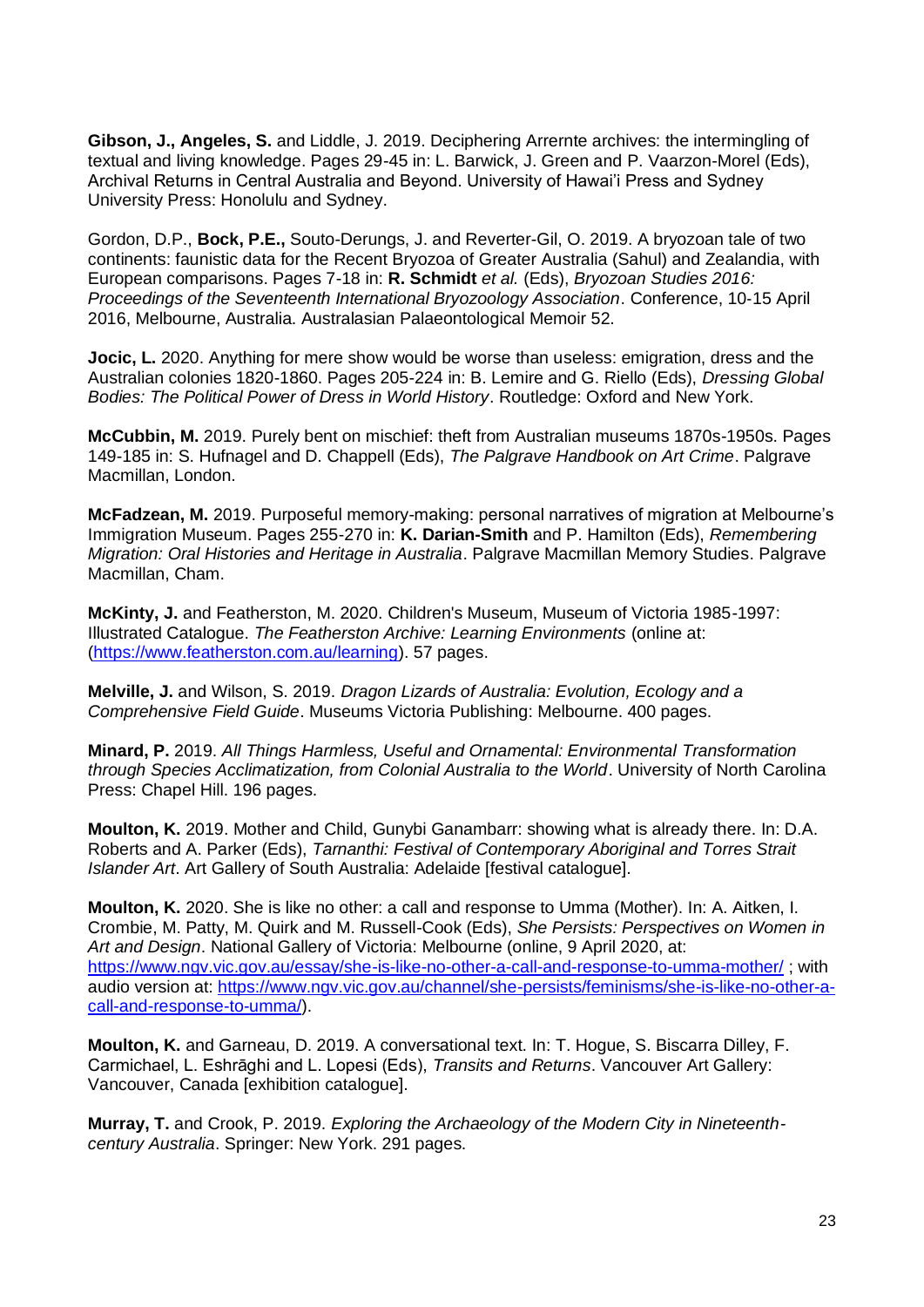**Pascoe Leahy, C**. 2020. Mothers-in-waiting: maternographies of pregnancy in Australia since 1945. Pages 155-177 in: **C. Pascoe Leahy** and P. Bueskens (Eds), *Australian Mothering: Historical and Sociological Perspectives*. Palgrave Macmillan: Cham, Switzerland.

**Pascoe Leahy, C.** and Bueskens, P. (Eds). 2020. *Australian Mothering: Historical and Sociological Perspectives*. Palgrave Macmillan: Cham, Switzerland. 522 pages.

**Pascoe Leahy, C.** and Bueskens, P. 2020. Contextualising Australian mothering and motherhood. Pages 3-20 in: **C. Pascoe Leahy** and P. Bueskens (Eds), *Australian Mothering: Historical and Sociological Perspectives*. Palgrave Macmillan: Cham, Switzerland.

**Rich, T.H**. and **Vickers-Rich, P**. 2020. *Dinosaurs of Darkness*. Indiana University Press, Bloomington. Second edition. 336 pages.

Rolan, G., McKemmish, S., Oliver, G., Evans, J. and **Faulkhead, S.** 2020. *Digital equity through data sovereignty: a vision for sustaining humanity*. Proceedings of the iConference 2020, Sustainable Digital Communities, 23-26 March 2020, Borås, Sweden (online at: <http://hdl.handle.net/2142/106548> ).

**Schmidt, R.**, Reid, C.M., Gordon, D.P., **Walker-Smith, G.** and Percival, I.G. (Eds). 2019. *Bryozoan Studies 2016: Proceedings of the Seventeenth International Bryozoology Association*. Conference, 10‐15 April 2016, Melbourne, Australia. Australasian Palaeontological Memoir 52: 1- 178.

**Thomson, A.** 2019. I am no longer the same person: intimate history and the gendered experience of migration. Pages 17-28 in: **K. Darian-Smith** and P. Hamilton (Eds), *Remembering Migration: Oral Histories and Heritage in Australia*. Palgrave Macmillan Memory Studies. Palgrave Macmillan, Cham.

**Thomson, A**. 2019. New wave fathers? Oral histories with Australian fathers from the 1970s to 1990s. Pages 239-255 in: **C. Pascoe Leahy** and P Bueskens (Eds), *Australian Mothering: Historical and Sociological Perspectives*. Palgrave Macmillan: Cham, Switzerland.

Thorpe, K., **Faulkhead, S.** and Booker, L. 2020. Transforming the archive: returning and connecting Indigenous repatriation records. Pages 822-834 in: C. Fforde, C. McKeown and H. Keeler (Eds), *The Routledge Companion to Indigenous Repatriation: Return, Reconcile, Renew*. Routledge: London.

**Tout-Smith, D.** (Ed.). 2019. Museums, Borders and European Responsibility: One Hundred Years after the First World War: Proceedings of the ICOM International Conference, 23-25 November 2018 in Koblenz, Germany: Beiträge zur Museologie, Volume 8. 159 pages.

**Tout-Smith, D.** 2019. Compelled to act: museums in a post-centenary world. Pages 92-101 in: **D. Tout-Smith** (Ed), *Museums, Borders and European Responsibility: One Hundred Years after the First World War*, Proceedings of the ICOM International Conference, 23-25 November 2018 in Koblenz, Germany. Beiträge zur Museologie, Volume 8.

**Witcomb, A.** 2019. Oral history and first-person narratives in migration exhibitions: tracking relations between "us" and "them". Pages 203-217 in: **K. Darian-Smith** and P. Hamilton (Eds), *Remembering Migration: Oral Histories and Heritage in Australia*. Palgrave Macmillan Memory Studies. Palgrave Macmillan, Cham.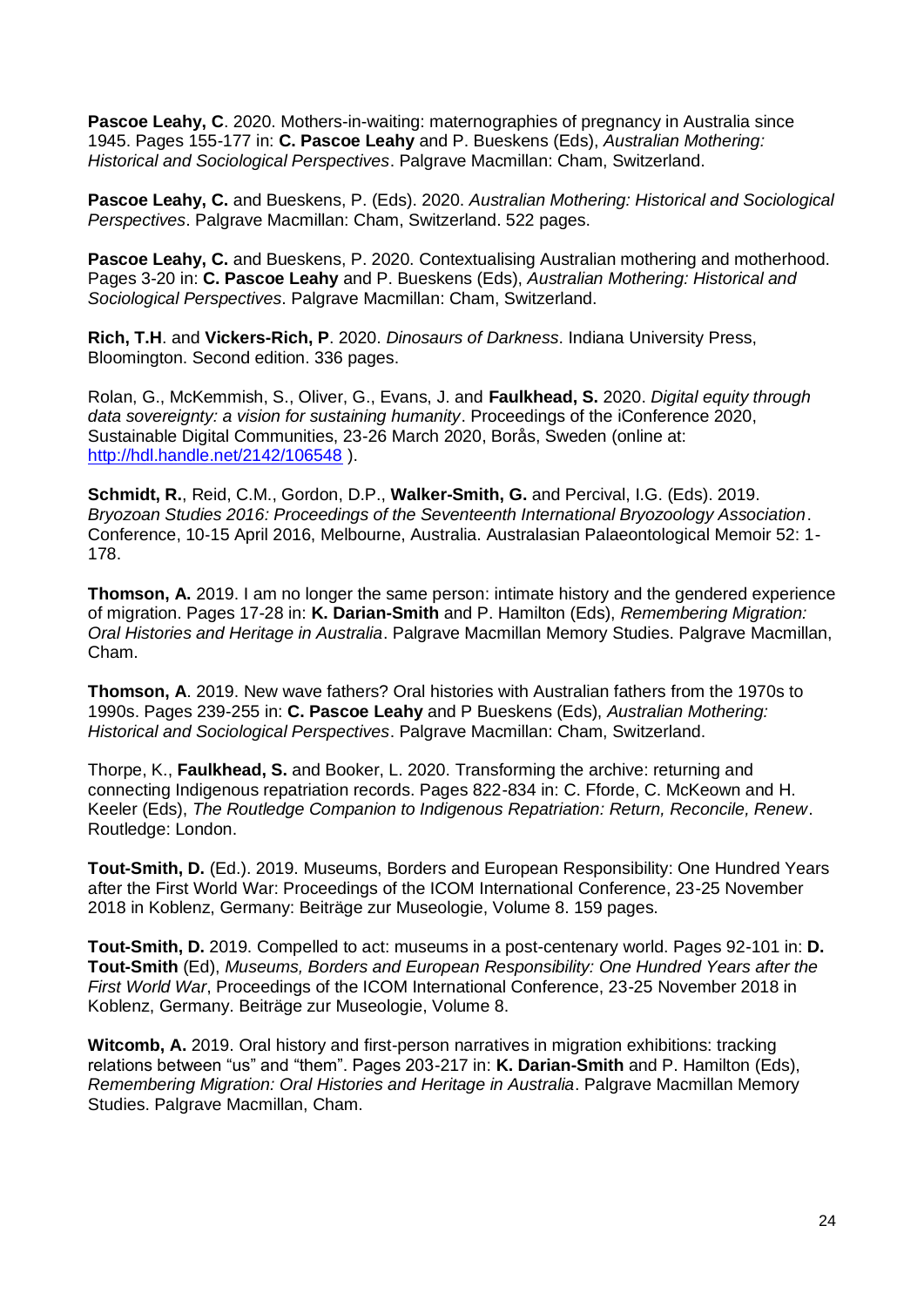### **Other Publications**

Baker-Gabb, D., **Rowe, K.M.C.** and James, R. 2020. Song meter monitoring Plains-wanderer calls on the Northern Plains 2017-2020. Final Report to Victorian Department of Environment, Land, Water and Planning – Biodiversity On-ground Actions Grant. 29 pages [unpublished report].

Connelly, C., Griffith, C., Blair, S., **Rowe, K.M.C.** and **Adams, A**. 2020. Communities Listening for Nature: Citizen Science in Brisbane Ranges National Park 2018-2019. Final Report as part of Communities Listening for Nature Project. 24 pages [unpublished report].

Connelly, C., Griffith, C., Blair, S., **Rowe, K.M.C.** and **Adams, A**. 2020. Communities Listening for Nature: Citizen Science in Mt Alexander Region 2017-2019. Final Report as part of Communities Listening for Nature Project. 33 pages [unpublished report].

Connelly, C., Griffith, C., Blair, S., **Rowe, K.M.C.** and **Adams, A**. 2020. Communities Listening for Nature: Citizen Science in Mount Worth State Park 2016-2019. Final Report as part of Communities Listening for Nature Project. 27 pages [unpublished report].

Connelly, C., Griffith, C., Blair, S., **Rowe, K.M.C.** and **Adams, A.** 2020. Communities Listening for Nature: Citizen Science in Wombat State Forest 2016-2019. Final Report as part of Communities Listening for Nature Project. 24 pages [unpublished report].

**Rowe, K.M.C.** 2020. Bioacoustic monitoring at Lake Mountain Alpine Resort. Final Report to Lake Mountain Alpine Resort. 21 pages [unpublished report].

**Rowe, K.M.C.** 2020. Great Forest Guardians: Acoustic detection of wildlife in the Central Highlands. Project Report to Victorian National Parks Association. 2 pages [unpublished report].

**Rowe, K.M.C.** 2020. Plains-wanderer acoustic monitoring: data analysis and equipment maintenance. Technical Report to Victorian Department of Environment, Land, Water and Planning. 11 pages [unpublished report].

**Rowe, K.M.C.** and **Balasubramaniam, S**. 2020. Plains-wanderer acoustic monitoring: song meter detection space. Technical Report to Victorian Department of Environment, Land, Water and Planning. 17 pages [unpublished report].

**Walker-Smith, G.** and **Phillips, K.** 2019. Otway Bioscan – Great Otway National Park – July 2018- June 2019. Museums Victoria. 156 pages [unpublished report].

West, M. and **Rowe, K.M.C.** 2019. Acoustic detection of the Southern Toadlet. Report to Nillumbik Shire Council. 24 pages [unpublished report].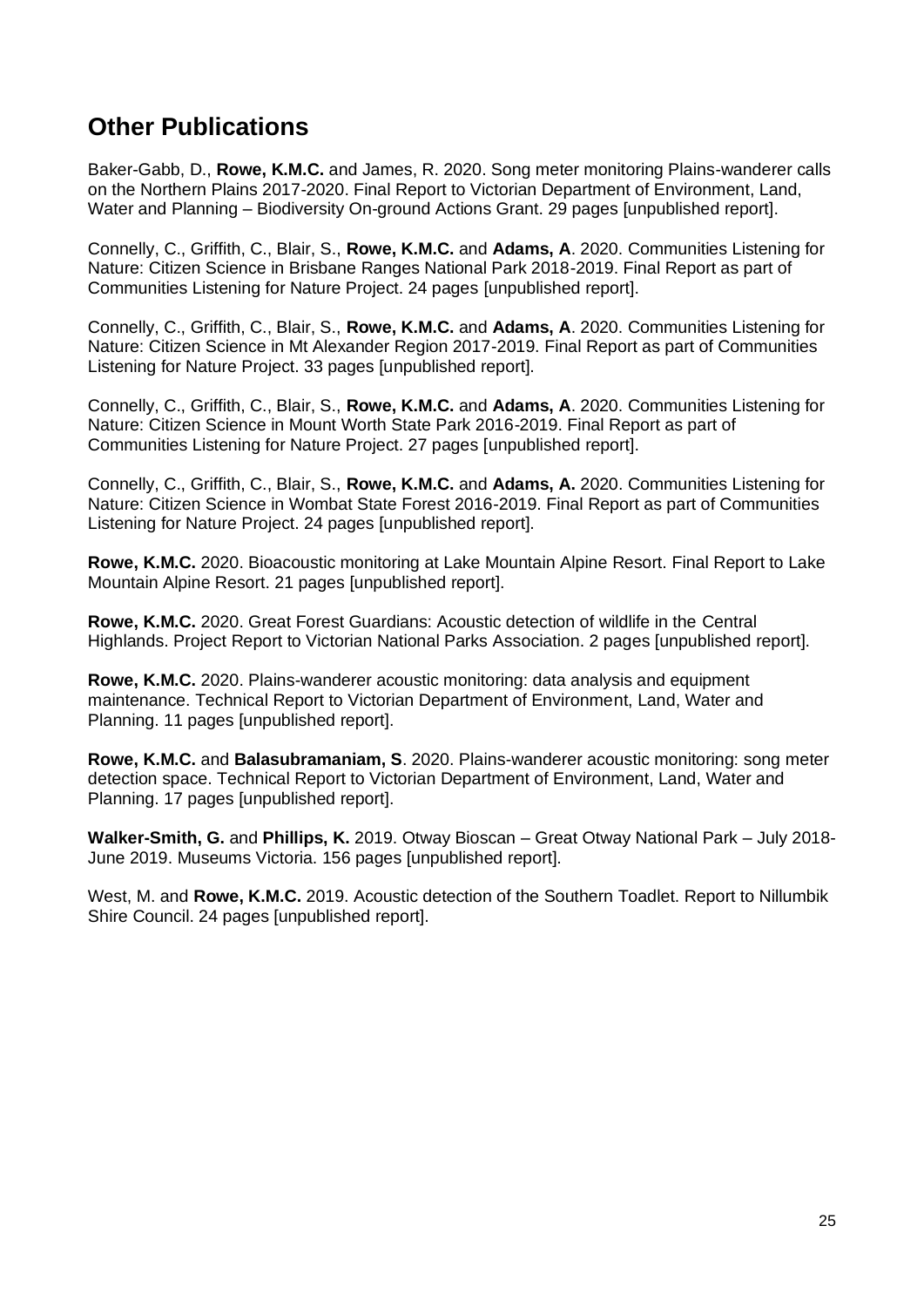## <span id="page-25-0"></span>**Lectures and Presentations**

### **Conference Presentations**

**Aguilar, R.** 2019. Millions of years, dozens of samples, one single scan: new methods to rapidly increase the number of specimens captured in a single high-quality scan.  $79<sup>th</sup>$  Annual Meeting, Society of Vertebrate Paleontology (Brisbane Convention and Exhibition Centre, Brisbane, Qld, 9- 12 October).

**Babister, S., Measday, D., Mills, S.** and **Lindenmayer, O**. 2019. Can lightning strike twice? The reassembly of the Karnak fulgarite at Museums Victoria. 2019 National Conference, Australian Institute for the Conservation of Cultural Material (AICCM) (Arts Centre, Melbourne, 13-15 November).

**Balasubramaniam, S.** 2019. Genetic structure in the critically-endangered Plains-wanderer (*Pedionomus torquatus*). Australasian Ornithological Conference (Casuarina Campus, Charles Darwin University, Darwin, NT, 3-5 July).

Bell, J., **Palmer, K., Cannon, A.,** Smith, A., McCarthy, G. and Nel, P. 2019. The Online Heritage Resource manager: a polymer database for the museum industry. 2019 National Conference, Australian Institute for the Conservation of Cultural Material (AICCM) (Arts Centre, Melbourne, 13- 15 November).

**Burrows, E.** 2019. First Peoples Archaeology Collection, Museums Victoria (and EMu). 2019 Axiell APAC User Conference (State Library of New South Wales, Sydney, 24-25 July).

**Carland, R.** 2019. Lost in Translation: reconnecting collections and community. Regional Forum. Professional Historians Association – Victoria and Tasmania (Tasmanian Museum and Art Gallery, Hobart, Tas, 26-27 July).

Duncan, R.J., **Poropat, S.F.** and **Rich, T.H.** 2019. Description of first neornithischian dinosaur cranial material from the Eric the Red West locality (Eumeralla Formation: Upper Aptian–Lower Albian), Cape Otway, Victoria, Australia. 79<sup>th</sup> Annual Meeting, Society of Vertebrate Paleontology (Brisbane Convention and Exhibition Centre, Brisbane, Qld, 9-12 October).

**Dyson, M.** 2019. Walking west. 2019 Axiell APAC User Conference (State Library of New South Wales, Sydney, NSW, 24-25 July).

**Edmonds, F.** and Clarke, M. 2019. The Living Archive of Aboriginal Art: decolonising collaborations through Indigenous archive-making. Decolonising Cultural Heritage and Museum Studies conference, Deakin University (Deakin University, Burwood, 13-14 November).

**Evans, A.R.,** Pollock, T.I., Cleuren, S.G., Parker, W.M., Richards, H.L., Wilson, T.E., **Hocking, D.P.** and Adams, J.W. 2019. A universal power law for the growth and form of teeth, claws, horns, thorns and beaks. 79<sup>th</sup> Annual Meeting, Society of Vertebrate Paleontology (Brisbane Convention and Exhibition Centre, Brisbane, Qld, 9-12 October).

Fabre, P.-H., Hautier, L., Herrel, A., Achmadi, A., Heaney, L., **Rowe, K.C.** and Esselstyn, J. 2019. Convergences in the jaw muscle system among the independently derived worm-eating specialist murines. 99th Annual Meeting of the American Society of Mammalogists (Hyatt Regency Washington on Capitol Hill, Washington DC, USA, 29 June-2 July).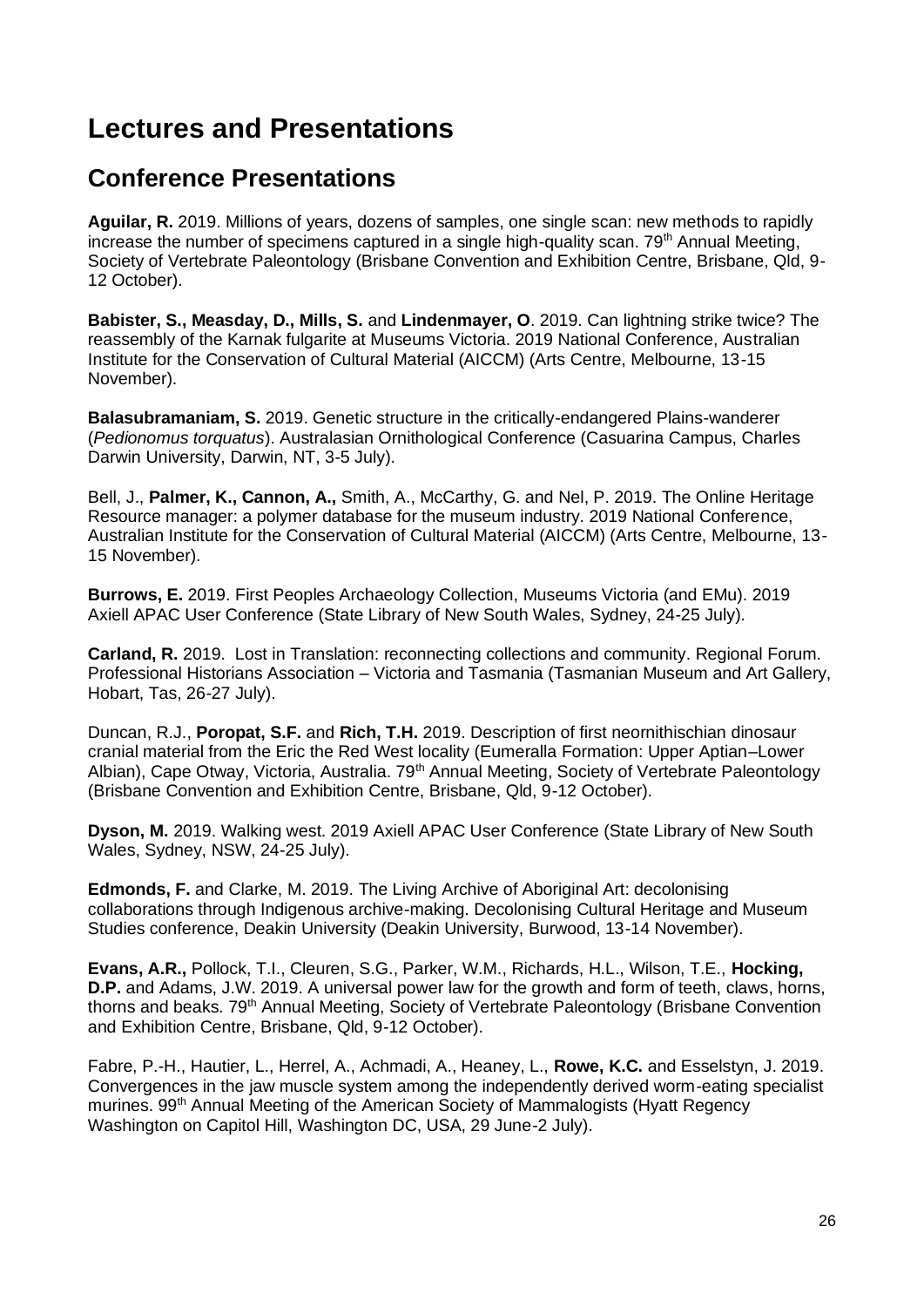Fabre, P.-H., Herrel, A., Achmadi, A., Esselstyn, J., Heaney, L.R., **Rowe, K.C.** and Hautier, L. 2019. Convergences toward a new mammalian jaw muscle system among three oceanic island lineages of worm eating rats. International Congress of Vertebrate Morphology (Grandior Hotel, Prague, Czech Republic, 21-25 July).

**Fitzgerald, E.M.G.** and Pledge, N.S. 2019. New Miocene shark-toothed dolphins from Australia shed light on the phylogeny and biogeography of Squalodontidae (Cetacea, Odontoceti).  $79<sup>th</sup>$ Annual Meeting, Society of Vertebrate Paleontology (Brisbane Convention and Exhibition Centre, Brisbane, Qld, 9-12 October).

**Gibson, J.** 2019. Incorporating museums into kinship: experiences from Central Australia. Decolonising Cultural Heritage and Museum Studies conference, Deakin University (Deakin University, Burwood, 13-14 November).

**Gomon, M.F.,** Struthers, C.D. and Kemp, J. 2019. When is a Red Cod not a Red Cod? – A surprisingly involved detective story. 2019 Conference, Australian Society of Fish Biology (National Library of Australia, Canberra, ACT, 14-17 October).

**Goodall, R., Measday, D., Mills, S.** and **Lindenmayer, O.** 2019. Measuring and mitigating mercury gases in the Museums Victoria collection. 2019 National Conference, Australian Institute for the Conservation of Cultural Material (AICCM) (Arts Centre, Melbourne, 13-15 November).

**Goodall, R., Perkins, H., Dyson, M.** and **Crotty, N**. 2019. Identification and subsequent control and housing strategies for the pharmaceutical collections, Museums Victoria". 2019 National Conference, Australian Institute for the Conservation of Cultural Material (AICCM) (Arts Centre, Melbourne, 13-15 November).

**Handika, H.,** Achmadi, A.S., Esselstyn, J.A. and **Rowe, K.C.** 2019. In situ diversification of *Bunomys* (Muridae) on the isolated, topographically complex island of Sulawesi, Indonesia. 99<sup>th</sup> Annual Meeting of the American Society of Mammalogists (Hyatt Regency Washington on Capitol Hill, Washington DC, USA, 29 June-2 July).

**Hipsley, C.** 2019. A quantitative framework for the thylacine-canid comparison: integrating development, morphology, genomics and evolutionary history. International Congress of Vertebrate Morphology (Grandior Hotel, Prague, Czech Republic, 21-25 July).

**Jocic, L.** 2019. A capital likeness: the role of portrait photography in the self-expression of the colonial Australian settler, 1840s-1860s. Art Association of Australia and New Zealand conference (University of Auckland and Unitec Institute of Technology, Auckland, NZ, 3-6 December).

Kear, B.P., **Kool, L.**, Lee, M.S., Snitting, D., **Rich, T.H., Vickers-Rich, P.** and Rabi, M. 2019. Cretaceous polar meiolaniform resolves stem turtle relationships. 79<sup>th</sup> Annual Meeting, Society of Vertebrate Paleontology (Brisbane Convention and Exhibition Centre, Brisbane, Qld, 9-12 October) (poster presentation).

McCurry, M.R., Evans, A.R., **Fitzgerald, E.M.G.,** McHenry, C.R., Bevitt, J., Pyenson, N.D. 2019. The repeated evolution of apicobasal ridges in aquatic-feeding amniotes. 79<sup>th</sup> Annual Meeting, Society of Vertebrate Paleontology (Brisbane Convention and Exhibition Centre, Brisbane, Qld, 9- 12 October).

Marcy, A.E., **Rowe, K.C.,** Sherratt, E., Guillerme, T., Phillips, M.J. and Weisbecker, V. 2019. Intrinsic constraints appear to underlie strong allometric patterns in Australian rodent diversity. 79<sup>th</sup> Annual Meeting, Society of Vertebrate Paleontology (Brisbane Convention and Exhibition Centre, Brisbane, Qld, 9-12 October).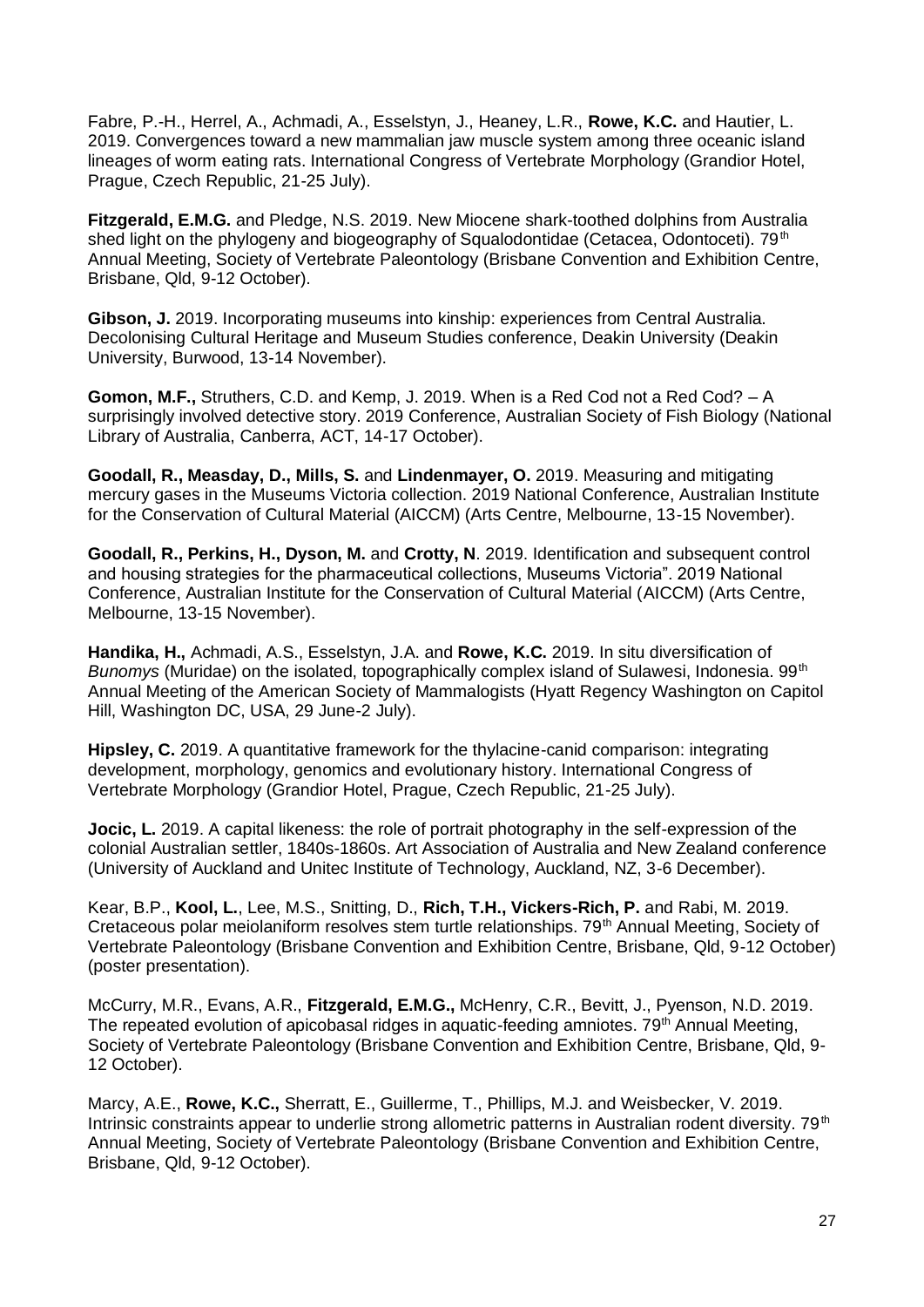**Mills, S.J.** 2019. Plenary speaker. Modern day mineralogy utilizing x-ray diffraction. 19<sup>th</sup> International Meeting on Crystal Chemistry, X-ray Diffraction and Spectroscopy of Minerals (Federal Research Centre, Kola Science Centre of the Russian Academy of Sciences, Apatity, Russia, 2-5 July).

**Mills, S.J.** 2020. Green technology: using layered double hydroxides to remove uranium from water. ACC-2020: 4<sup>th</sup> Asian Clay Conference (Thailand, 8-9 June) (Online conference via Zoom).

**Moulton, K.** 2019. Time for a collections health check: have you taken the decolonisation pill? Remedies for a healthy museum: how can our sector champion wellbeing and sustainability? 2019 Victorian Museums and Galleries Forum. AMaGA Victoria (Deakin Downtown, Melbourne, 15 October).

**Moulton, K.,** Webb, D. and Aird, M. 2019. Roundtable discussion on decolonising the museum. Decolonising Cultural Heritage and Museum Studies conference, Deakin University (Deakin Downtown, Melbourne, 13-14 November).

**O'Hara, T.D.** 2019. Contrasting processes drive ophiuroid phylodiversity across shallow and deep seafloors. 2019 Conference, Australian Marine Sciences Association (Esplanade Hotel, Fremantle, WA, 7-11 July).

**O'Hara, T.D.** 2020. Visions from the abyss: exploring an unknown world. Sublime Sea Symposium: Rapture or Reality? Mornington Peninsula Regional Gallery (Beleura House and Garden, Mornington, 8 February).

Oliver, P.M., Lee, M.S. and **Hipsley, C.** 2019. How 'old' is the Australian arid zone: a herp's eye view across molecules and morph. 79<sup>th</sup> Annual Meeting, Society of Vertebrate Paleontology (Brisbane Convention and Exhibition Centre, Brisbane, Qld, 9-12 October).

**Palmer, K., Goodall, R., Cannon, A., McCartney, E., Burrows, E.** and Julianne Bell, J. 2019. Plastics condition survey at Museums Victoria: methodology and preliminary results. 2019 National Conference, Australian Institute for the Conservation of Cultural Material (AICCM) (Arts Centre, Melbourne, 13-15 November) (poster presentation).

Paragnani, C.P., **Poropat, S.F., Vickers-Rich, P.** and **Rich, T.H.** 2019. Australia's oldest and highest paleolatitude crocodylomorphs from the Lower Cretaceous Eumeralla Formation (Upper Aptian–Lower Albian) of Dinosaur Cove, Victoria. 79th Annual Meeting, Society of Vertebrate Paleontology (Brisbane Convention and Exhibition Centre, Brisbane, Qld, 9-12 October) (poster presentation).

**Ramm, T.,** Thorn, K.M., **Hipsley, C.,** Mueller, J., Hocknull, S. and **Melville, J.** 2019. Reptile diversity of McEachern's Cave, a Late Pleistocene to Holocene fossil deposit from Victoria, Australia. 79<sup>th</sup> Annual Meeting, Society of Vertebrate Paleontology (Brisbane Convention and Exhibition Centre, Brisbane, Qld, 9-12 October) (poster presentation).

**Rich, T.H.,** Flannery, T., **Evans, A.R.,** White, M., **Ziegler, T.,** Maguire, A., Vickers-Rich, P. 2019. Affinities of Australian tribosphenic Mesozoic mammals. 79<sup>th</sup> Annual Meeting, Society of Vertebrate Paleontology (Brisbane Convention and Exhibition Centre, Brisbane, Qld, 9-12 October) (poster presentation).

Richards, H.L., Adams, J.W., **Fitzgerald, E.M.G.** and **Evans, A.R.** 2019. The functional implications of gigantism and remarkably low elbow mobility within the weird extinct marsupial megafauna family Palorchestidae (Diprotodontia: Vombatomorphia). 79<sup>th</sup> Annual Meeting, Society of Vertebrate Paleontology (Brisbane Convention and Exhibition Centre, Brisbane, Qld, 9-12 October).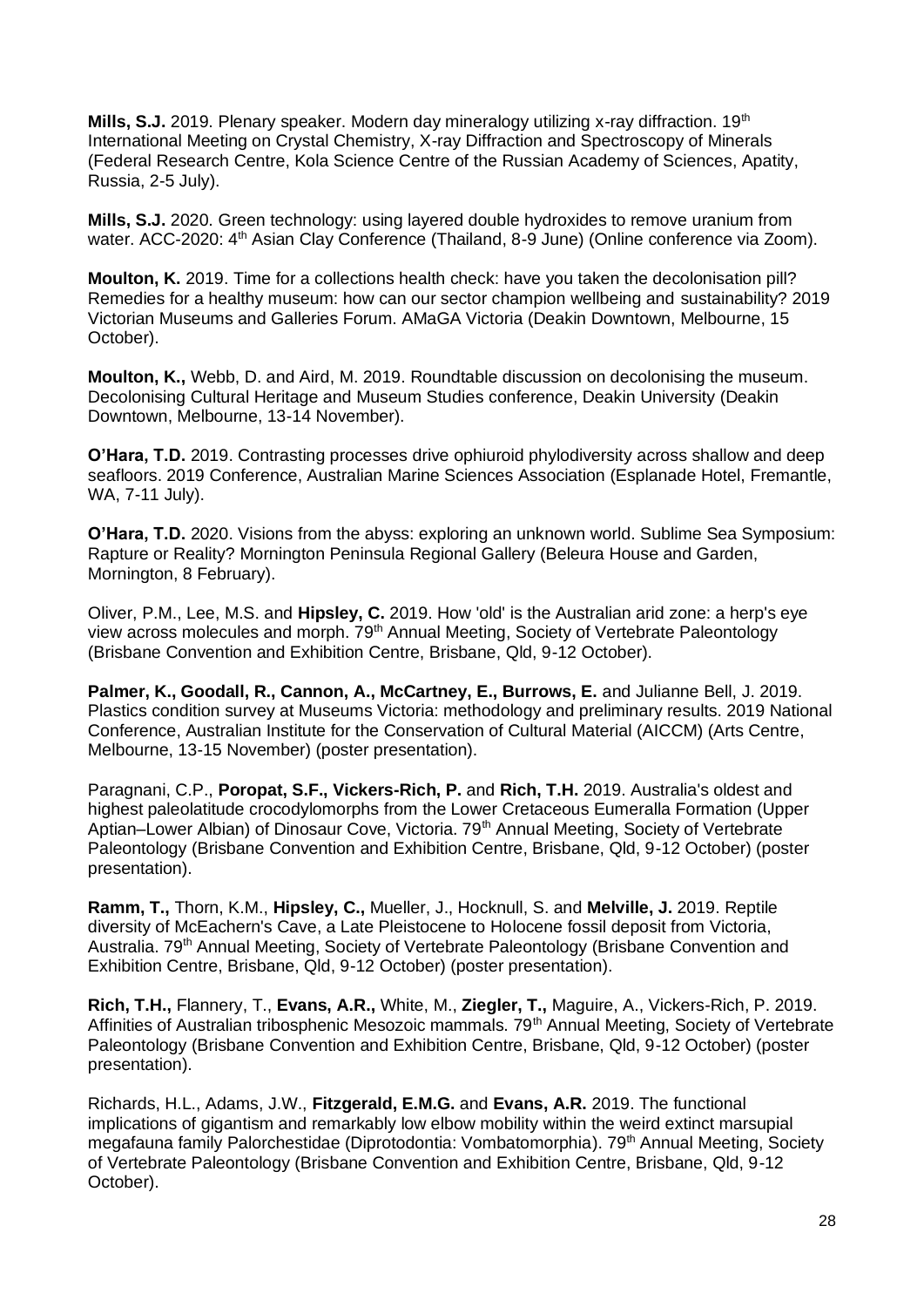Rolan, G., McKemmish, S., Oliver, G., Evans, J. and **Faulkhead, S.** 2020. Digital equity through data sovereignty: a vision for sustaining humanity. Sustainable Digital Communities, iConference 2020, 23-26 March, Borås, Sweden (via Zoom video conferencing).

**Rowe, K.C.** 2019. Systematics of Murinae and biogeography of an adaptive adiation. International Symposium on Indonesian Fauna (Bogor, Indonesia, 2-4 December).

**Rowe, K.C., Roycroft, E.J.,** Fabre, P.-H., Nations, J.A. and Esselstyn, J.A. 2019. Systematics of Murinae and biogeography of an adaptive radiation. 99<sup>th</sup> Annual Meeting of the American Society of Mammalogists (Hyatt Regency Washington on Capitol Hill, Washington DC, USA, 29 June-2 July).

**Rowe, K.M.C.,** Irham, M., Haryoko, T. and Bowie, R.C.K. 2019. Harnessing the potential of bioacoustics to enhance wildlife conservation efforts in Indonesia. Biodiversity Genomic Workshop, International Symposium on Indonesian Fauna (Bogor, Indonesia, 5-6 December).

**Roycroft, E.J.,** Achmadi, A., Esselstyn, J.A., Good, J.M., **Moussalli, A.** and **Rowe, K.C.** 2019. Adaptive evolution during the diversification of murine rodents revealed by whole exomes.  $99<sup>th</sup>$ Annual Meeting of the American Society of Mammalogists (Hyatt Regency Washington on Capitol Hill, Washington DC, USA, 29 June-2 July).

**Roycroft, E.J.,** Nations, J.A. and **Rowe, K.C.** 2019. Environment predicts body size shifts in a young radiation of Australian mammals. 99<sup>th</sup> Annual Meeting of the American Society of Mammalogists (Hyatt Regency Washington on Capitol Hill, Washington DC, USA, 29 June-2 July).

**Rule, J.P.,** Adams, J.W., **Evans, A.R.,** Tennyson, A.J., Scofield, P.R. and **Fitzgerald, E.M.G.** 2019. The evolution of seals (Family Phocidae) in the Southern Ocean: new fossil evidence from New Zealand. 79<sup>th</sup> Annual Meeting, Society of Vertebrate Paleontology (Brisbane Convention and Exhibition Centre, Brisbane, Qld, 9-12 October).

**Stevenson, M**. 2019. Time, treasure and talent: managing volunteers. Sports Museum Network Conference (Sydney Cricket Ground, NSW, 25 July).

**Stevenson, M.** 2019. A history of innovation: partnering with a non-profit to digitise the Royal Exhibition Building. Facilities Management Australia Conference (Royal Exhibition Building, 6 September).

Swanson, M.T., Achmadi, A.S., **Handika, H.,** Anita, S., Henson, M.W., Nations, J.A., **Rowe, K.C.,** Polito, M.J., Thrash, J.C. and Esselstyn, J.A. 2019. Host taxonomic and dietary signal in microbial communities varies across the gastrointestinal tract in Sulawesi rodents. 99<sup>th</sup> Annual Meeting of the American Society of Mammalogists (Hyatt Regency Washington on Capitol Hill, Washington DC, USA, 29 June – 2 July).

**Tout-Smith, D.** 2019. Session chair. Object encounters and material exchanges: Exploring the roles of material culture in children's relationships. Society for the History of Children and Youth Conference (Australian Catholic University, North Sydney, NSW, 26 July).

**Tout-Smith, D**. 2020. Digital engagement initiatives at Museums Victoria. After-life: the Digital Future of Visual History Archives symposium, Australian Centre for Architectural History, Urban and Cultural Heritage (Melbourne School of Design, University of Melbourne, 9 March).

**Tout-Smith, D.** and Boyd. C. 2019. Colour and emotion in the museum. Institute of Australian Geographers Conference (Wrest Point Convention Centre, Hobart, Tas, 9-13 July).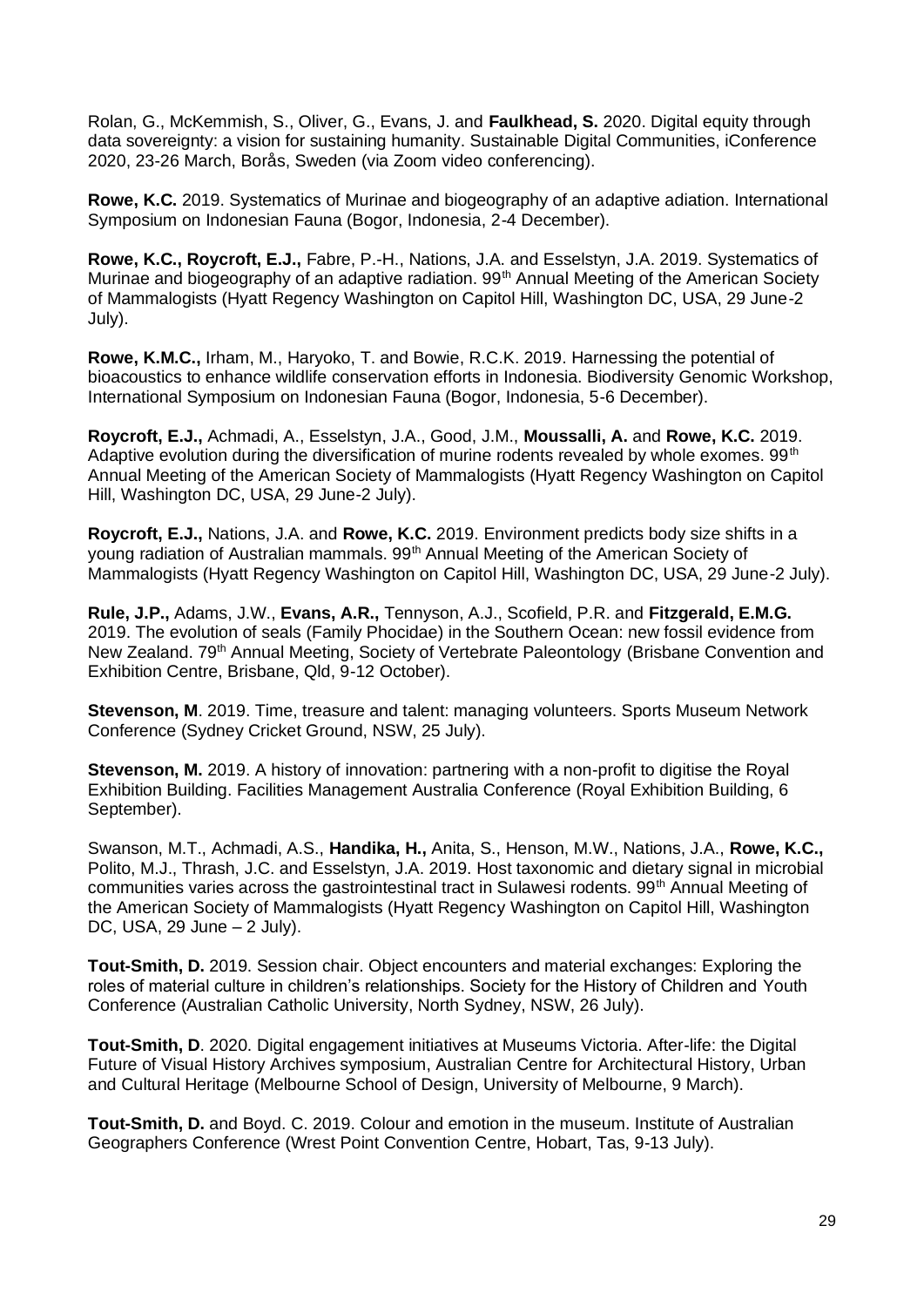**Wilson, R., Nikolic, M.,** Murray, A. and Fauchald, K. 2019. New identification tools for scaleworms (Annelida: Aphroditiformia).  $13<sup>th</sup>$  International Polychaete Conference (RMS Queen Mary, Long Beach, California, USA, 4-9 August).

**Witcomb, A.** 2019. Rethinking the nature/culture divide: Captain Matthew McVicker Smyth and his Western Australian mineralogical collection. Decolonising Cultural Heritage and Museum Studies conference (Deakin University, Burwood, 13-14 November).

**Ziegler, T., Hocking, D.** and **Fitzgerald, E.M.G.** 2019. An associated specimen of the lamniform shark *Carcharocles angustidens* from Victoria, Australia, and evidence of post-mortem faunal succession. 79<sup>th</sup> Annual Meeting, Society of Vertebrate Paleontology (Brisbane Convention and Exhibition Centre, Brisbane, Qld, 9-12 October) (poster presentation).

### **Lectures**

Bustamante, A., **Marambio, C.,** Saquel, C. and Taussig, M. 2020. In conversation. Ecofiction at the End of the World. New Museum, New York (NY, USA) (Online webinar via Zoom, 23 June).

**Cannon, A**. 2019. Ten enemies of books. Melbourne Rare Book Week program (Melbourne Museum, 12 July).

**Carland, R.** 2019. Where worlds collide: ephemera in science. Making Public Histories Seminar Series, History Council of Victoria (Old Treasury House, Melbourne, 13 November).

**Carland, R., Marambio, C.** and **Kean, J.** (with video participation from the Yaghan Community on Navarino Island, Chile). 2019. Lost in Translation: reconnecting collections and community. MV Lecture Series (Melbourne Museum, 21 August).

**Churchward, M**. 2020. Plaster, perforated plate and packing crates: exploring Nordstrom's modelmaking masterpiece. Why Models Work – The Technology Edition. MV Lecture Series (Online via Zoom, 17 June).

**Cottle, R.** 2019. Sustainability and community museums. Victorian Collections Day, AMaGA Victoria (Public Record Office Victoria, 18 September).

**Crotty, N.** 2020. The problem with parts: managing tiny pieces of small objects. Why Models Work – The Technology Edition. MV Lecture Series (Online via Zoom, 17 June).

**Darian-Smith, K**. 2019. Histories of migration and television in Australia. Australian Migration History Network 'Migration Histories Now' Workshop (Australian National University, Canberra, 29 November).

**Dyson, M.** 2019. Guest Speaker. 2019 State Library of Victoria Fellowship Announcement Event (State Library of Victoria, 11 July).

**Dyson, M.** 2019. Creative responses to the Pumping Station site. Open House Melbourne (Spotswood Pumping Station, Scienceworks, 27-28 July).

**Dyson, M.** 2019. Society and Technology collections and processes. Guest lecture for Master of Teaching (Secondary) Internship students, Melbourne Graduate School of Education, University of Melbourne (Melbourne Museum, 9 October).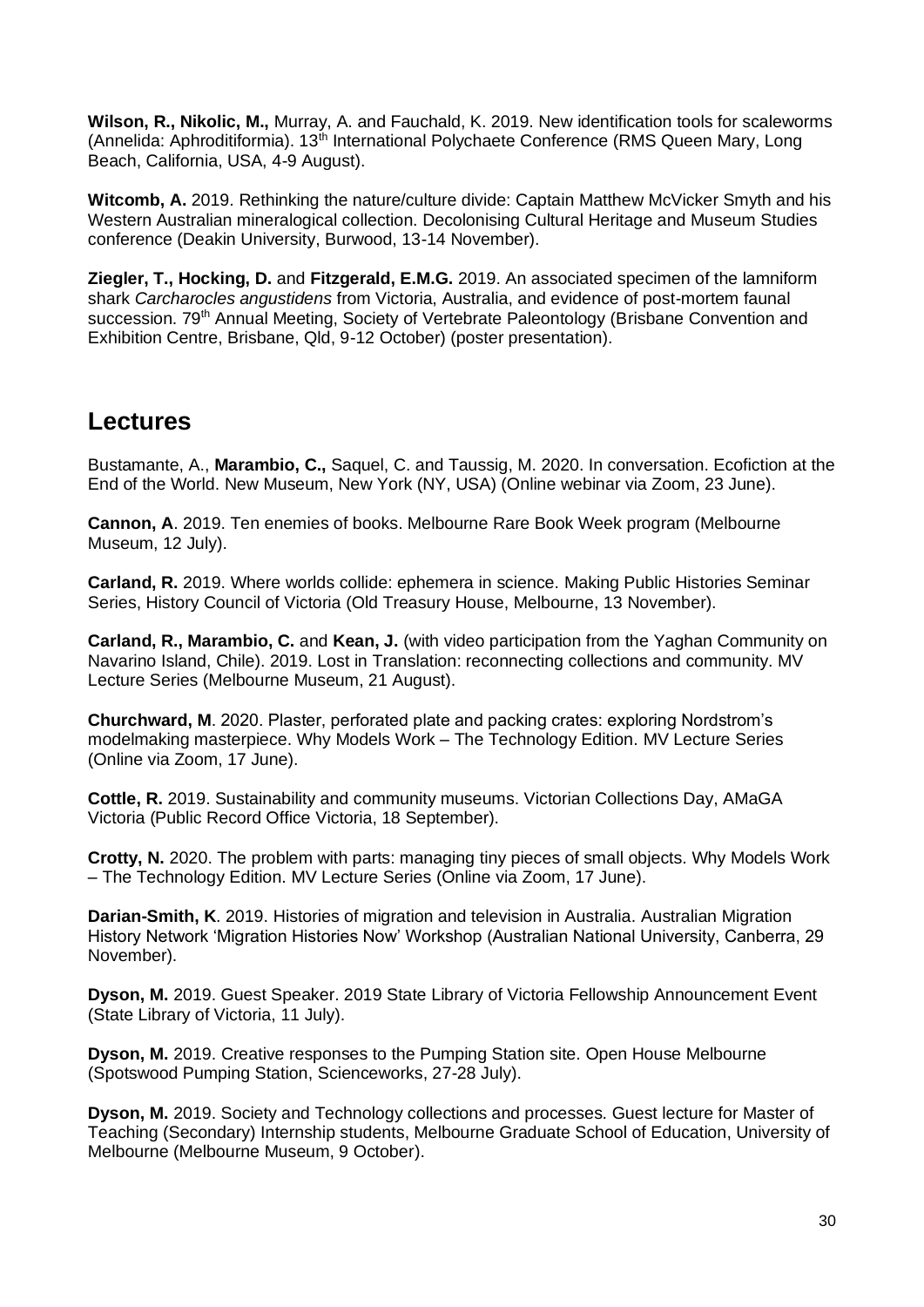**Dyson, M.** and Flanagan, S. (The Orbweavers). 2019. Newer Volcanics. The Stones of Melbourne: History, Excavation, Circulation and Affect workshop (University of Melbourne, 8 March).

**Factor, J.,** Hazleton, R., **McKinty, J., Davey, G.** 2020. Folklore, children's play and intangible cultural heritage. Guest lecture and workshop for Master of Cultural Heritage students, Deakin University (Melbourne Museum, 12 March).

Flemons, P., **Fiedel, M.** and Cleave, R. 2019. Conservation of the Lord Howe Island stick insect. MV Lecture Series (Melbourne Museum, 18 September).

**Goodall, R.** 2019. Survey and identification of plastics and polymers in Museums Victoria's collections. Guest lecture for MA Cultural Materials Conservation, Conservation Intensive (CUMC 90003) (University of Melbourne, 2 July).

**Henry, D.** 2019. Natural sciences at Museums Victoria. Gisborne Probus Club (Gisborne, 4 July).

**Henry, D.** 2019. Gemstones of the Beechworth district. Burke Museum (Beechworth, 10 October).

**Henry, D.** 2019. Stardust memories: 50 years of the Murchison Meteorite. MV Lecture Series (Theatre, Melbourne Museum, 20 November).

Henry, D. 2020. Gold nugget models. Why Models Work – The Animal, Mineral, Vegetable Edition. MV Lecture Series (Online via Zoom, 20 May).

**Henry, D.** 2019. Young volcanoes in Victoria. U3A Gisborne (Gisborne, 25 November).

**Jocic, L.** 2019. Emigration, dress and Australian colonial society, 1820s-1860s. U3A Deepdene (Kew, 10 September).

**Jocic, L.** 2019. From drapers to department stores: the colonial Australian context. Lecture series, The Johnston Collection (East Melbourne, 29 August).

Jocic, L. 2020. Urban fashion retailing in nineteenth century Australia. First Friday public lecture series (Geelong Gallery, 6 March).

**Kinsey, F**. 2019. Guest lecture for Project in Applied Digital Humanities undergraduate course unit (ATS2329), Faculty of Arts (Monash University).

**Kinsey, F.** 2019. Making images in the dark: Museum Victoria's Kodak Collection. Ballarat International Foto Biennale (Gold Museum, Ballarat, 12 October).

**Lindenmayer, O.** 2019. The Mineral Collection of Museums Victoria: trends in an internationally significant collection over 165 years. General Meeting, Mineralogical Society of Victoria (Royal Society of Victoria, Melbourne, 9 October).

**McCartney, E.** 2020. Guest lecture. Exhibition Conservation at Museums Victoria – Planning and Management. MA Cultural Materials Conservation, CUMC 90029: Preventive Conservation (University of Melbourne, 19 May).

**McCubbin, M**. 2019. Theft from collecting institutions: an Australian history. Melbourne Rare Book Week program (Melbourne Museum, 9 July).

**McFadzean, M.** 2019. Oral history collections and museum practice. Round Table, ANU Centre for Heritage and Museum Studies (National Museum of Australia, Canberra, 28 August).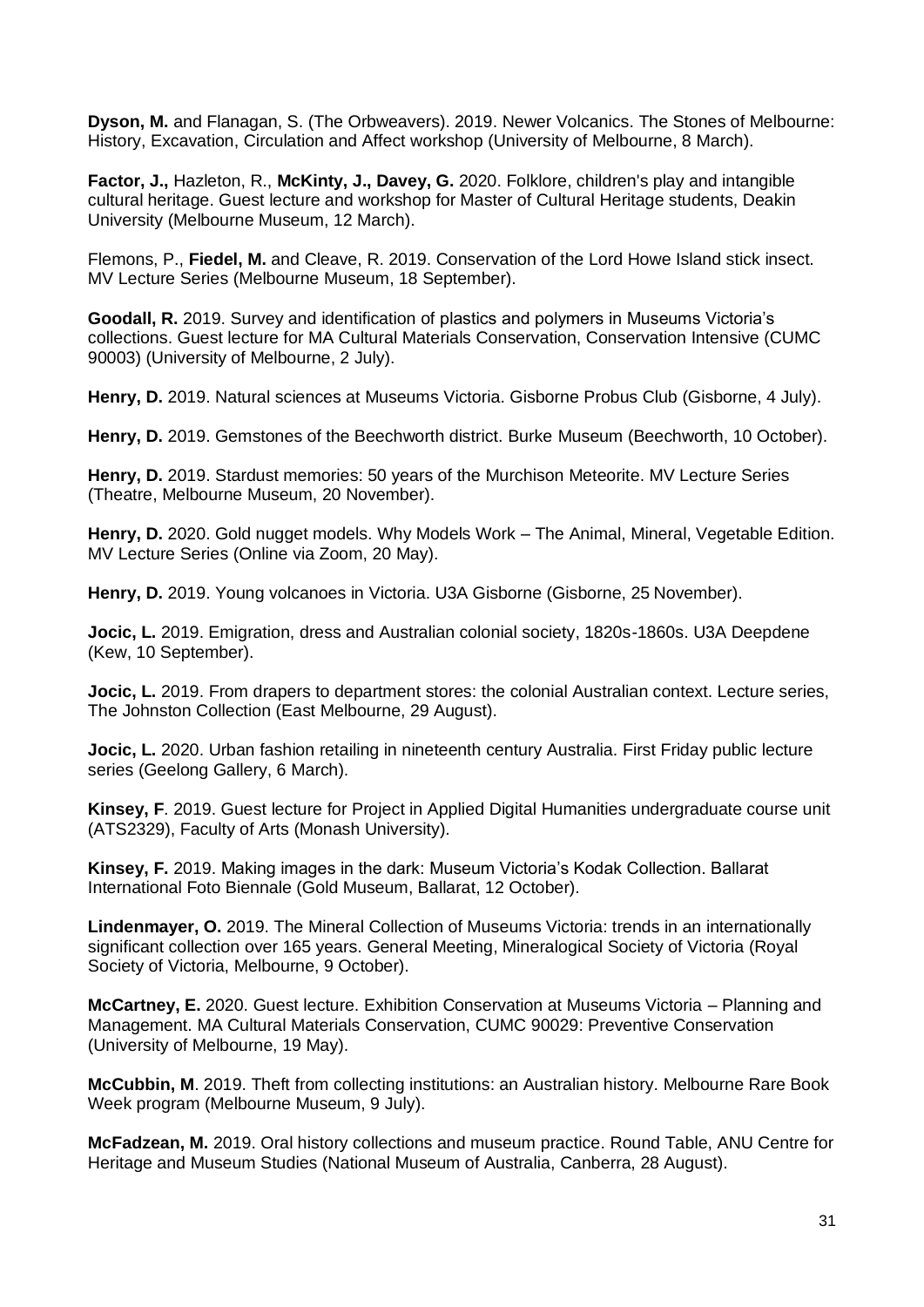**McFadzean, M.** 2019. Collecting absence. Migration History Now workshop, Australian Migration History Network (Australian National University, Canberra, 29 November).

**Marambio, C.** and Gast, C. 2020. Queering the science poster: research turned inside-out. Presentation for Art and Ecology course of the Nomad Interdisciplinary Masters of Fine Art Program, University of Hartford (West Hartford, CT, USA) (Online via Zoom, 14 June).

**Marambio, C.** and Saquel, C. 2020. DISTANCIA: A more-than-human web series set in Tierra del Fuego, Chile, as part of Ensayo #3: On Post-Human Geography. Online artist residency, New Museum, New York (NY, USA) (Online via Zoom, 15 June).

Middleton, C., **Carland, R.** and Darbyshire, J. 2020. Panel discussion. Collecting during COVID: exploring the complexities of contemporary collecting. Australian Museums and Galleries Association (AMaGA), WA Branch (Online via Zoom, 28 May).

**Mitchell, M.** 2020. Blaschka models. Why Models Work – The Animal, Mineral, Vegetable Edition. MV Lecture Series (Online via Zoom, 20 May).

**Moulton, K.** 2019. Voice and truth in museums collections. Department of Rural Health, The University of Melbourne (Shepparton, 12 July).

**Moulton, K.** 2019. Embedding Indigenous knowledge systems in museums and galleries. 2019 Wesfarmers Indigenous Arts Leadership Program (National Gallery of Australia, Canberra, 8 October).

**Moulton, K.** 2020. Panel speaker. Aabaakwad -- an Indigenous-led conversation on Indigenous art. 2020 NIRIN gathering, Biennale of Sydney (Museum of Contemporary Art, Sydney, 17 March).

**Moulton, K.** 2020. First Peoples curatorial methodology. Victorian College of the Arts (Online via Zoom, 7 April).

**Moulton, K.** 2020. *First Peoples* exhibition. Guest lecture and virtual tour. Cultural Heritage and Museum Studies students, Deakin University (Online via Zoom, 21 April).

**Moulton, K.** 2020. 250 years: resistance, continuance and revival. Why Models Work – The First Peoples Edition. MV Lecture Series (Online via Zoom, 29 April).

**Moulton, K.** 2020. First Peoples virtual tour and lecture. MV Members (Online via Zoom, May).

**Moulton, K., Carland, R., Reason, M.** and Dickinson, K. 2019. Anarchy in the archive: the Protest Collection at Museums Victoria. MV Lecture Series (Melbourne Museum, 16 October).

**O'Hara, T.D.** 2019. The Ophiuroid Project: a global phylogeny and biogeography of the Ophiuroidea. DNA Zoo Australia seminar series (University of Western Australia, Perth, 19 July).

**O'Hara, T.D.** 2020. Mapping marine biodiversity. State Wide Integrated Flora and Fauna Teams (SWIFFT) seminar series, Department of Environment, Land, Water and Planning (Video conference, 13 February).

**Palmer, K.** 2019. The problem with plastics at Museums Victoria. Guest lecture for MA Cultural Materials Conservation, Conservation Intensive (CUMC 90003) (University of Melbourne, 3 July).

**Pascoe Leahy, C.** 2019. Mothers and their children: a temporal psychosocial approach. Public Lecture, Flinders University (Adelaide, 23 September).